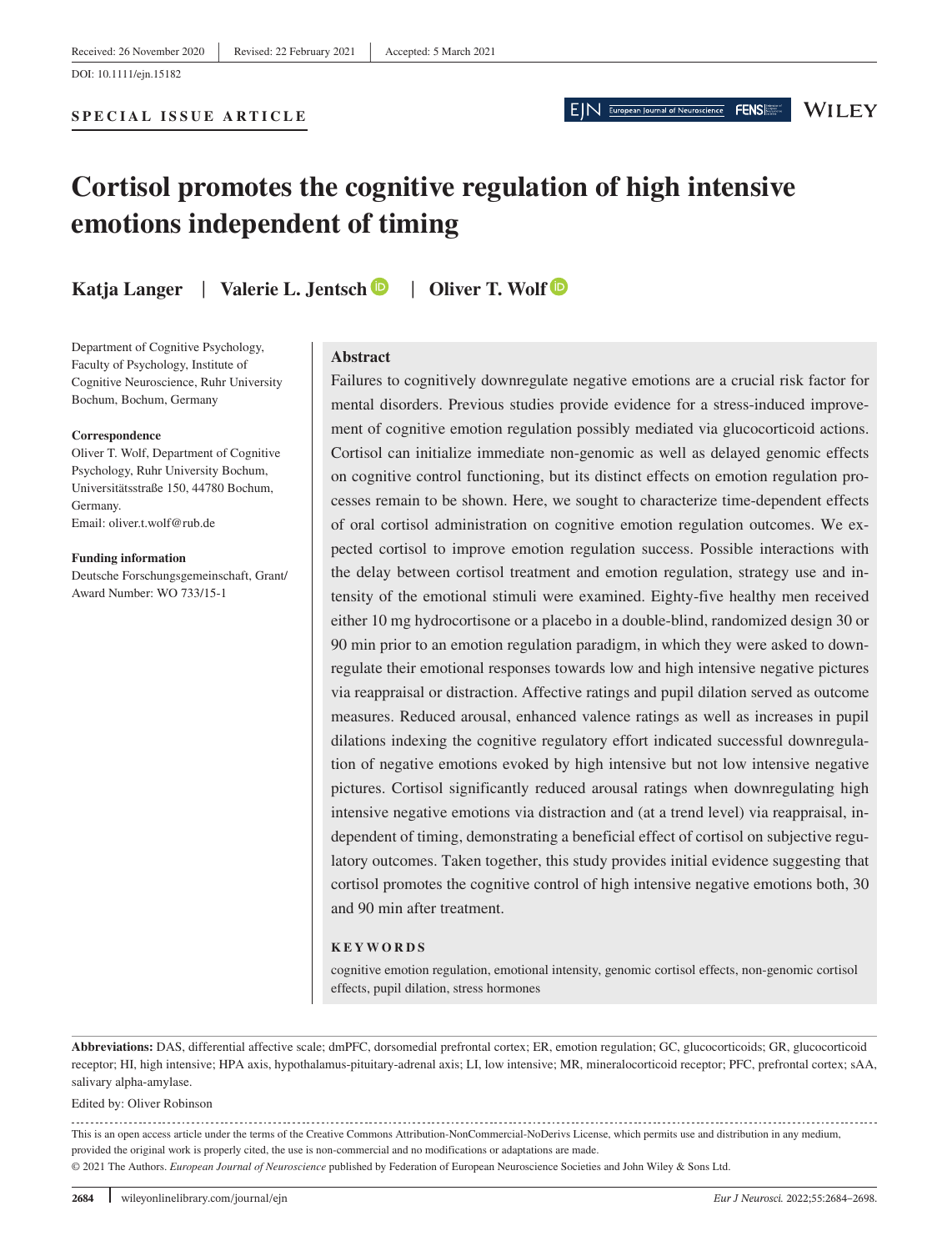# **1** | **INTRODUCTION**

Stress is omnipresent nowadays and has frequently been shown to modulate cognitive and affective processes in the human brain (e.g. McEwen et al., 2015). Exposure to acute stress not only activates the sympathetic nervous system leading to the release of catecholamines, but also the hypothalamus-pituitary-adrenal (HPA) axis, which finally causes the secretion of glucocorticoids (GCs; cortisol in humans). Whereas catecholamines rapidly shift the brain to a hypervigilant state preparing the individual for a fight or flight response (Cannon, 1932), GCs crucially contribute to the regulation of the initial stress response and promote the return to homeostasis in the aftermath of stress (Hermans et al., 2014; Joëls & Baram, 2009). Cortisol can induce rapid, non-genomic and slow, genomic effects by binding to mineralocorticoid (MR) and glucocorticoid receptors (GR), that are located in the cell membranes and in the cytoplasm, respectively (Groeneweg et al., 2012; Joëls et al., 2012). Non-genomic effects act as long as cortisol levels are elevated, while genomic effects take at least 60 min to initiate and continue for several hours (Hermans et al., 2014). Cortisol primarily acts on prefrontal and limbic structures (McEwen et al., 2016), which are also critically relevant for cognitive emotion regulation (Etkin et al., 2015).

Emotion regulation comprises all implicit as well as deliberate attempts to modulate emotional responding (Braunstein et al., 2017). Cognitive strategies to regulate upcoming emotions differ in their effectiveness (Webb et al., 2012), long-term adaptivity (McRae, 2016), time point of deployment during the emergence of an emotional response (Gross, 2015; Schönfelder et al., 2013) and the specific brain structures involved (Etkin et al., 2015; Ma et al., 2017). Reappraisal and distraction are two of the most effective and frequently investigated cognitive emotion regulation strategies, which can be applied to deliberately downregulate negative emotions (Webb et al., 2012). Whereas distraction prompts an attentional shift away from the emotional stimulus, reappraisal aims to reframe the given situation in order to change its emotional meaning, therefore requiring more cognitive effort (Gross, 2015). Given its long-lasting beneficial effects (McRae, 2016), reappraisal often represents a crucial part of cognitive psychotherapies (Beck & Dozois, 2011). Accumulating evidence demonstrates that deficits in cognitive emotion regulation constitute a risk factor for various forms of psychopathology (e.g. Berking & Wupperman, 2012; Sheppes et al., 2015). In turn, the ability to downregulate negative emotions can protect individuals from the onset and maintenance of mental disorders (Gross & Munoz, 1995; Hopp et al., 2011). Therefore, it is highly relevant to determine factors, which influence the ability to adaptively cope with challenging emotions.

Initial studies showed that acute stress modulates emotion regulation outcomes (Kinner et al., 2014; Langer et al., 2020; Raio & Phelps, 2015). In particular, the stressinduced increase in cortisol has been linked to improved downregulation of negative emotions via reappraisal (Langer et al., 2020). Importantly, pupillary data further suggested that these rapid beneficial effects of stress were accompanied by an increase in cognitive regulatory effort. Supporting the critical role of cortisol mediating stress effects on emotional responding, there is evidence showing that oral cortisol administration buffers increases of negative affect in response to psychosocial stress (Het et al., 2012; Het & Wolf, 2007; Reuter, 2002) and reduces phobic fear (Nakataki et al., 2017; Soravia et al., 2006). Together, these findings suggest that cortisol protects an individual from high intensive negative affective states possibly mediated via improved capacities to downregulate negative emotions. Consistent with this idea, fMRI data from our lab revealed that a single administration of hydrocortisone increased prefrontal regulatory activity and reduced emotion-related amygdala responsivity during cognitive emotion regulation (Jentsch et al., 2019). Notably, in another study cortisol also interacted with sex, resulting in increased activation in the dorsomedial prefrontal cortex (dmPFC) during emotion regulation in male participants only (Ma et al., 2017). Together, these findings suggest that the stress hormone cortisol may promote the cognitive control of negative emotions. Several lines of evidence furthermore indicate time-dependent differences in the effects of exogenous cortisol on cognitive functioning and affective processing in men (Cornelisse et al., 2014; Henckens et al., 2010, 2012). For instance, rapid effects of cortisol have been shown to strengthen PFC-amygdala connectivity (Henckens et al., 2012; Quaedflieg et al., 2015), probably resulting in improved cognitive reappraisal success in the aftermath of acute stress (Langer et al., 2020). By contrast, delayed cortisol effects decreased cuneus activity which was associated with reduced stimulus-driven attentional processing (Henckens et al., 2012). Accordingly, we found cortisol to facilitate the attentional shift away from an emotional stimulus 90 min after stress (Langer et al., 2021). These results imply that rapid, non-genomic and slow, genomic cortisol actions might improve regulatory success in a strategy-specific manner by modulating central nodes of the emotion regulatory neural network.

However, to the best of our knowledge, no study to date has directly compared rapid and slow cortisol effects on regulatory outcomes of two different emotion regulation strategies in a single design. Likewise, the role of emotional intensity of the stimuli used has received little attention so far. To address these issues, here 85 healthy men received either 10 mg hydrocortisone or a placebo 30 or 90 min prior to the start of an emotion regulation paradigm. In this task, participants were required to downregulate their emotions evoked by low and high intensive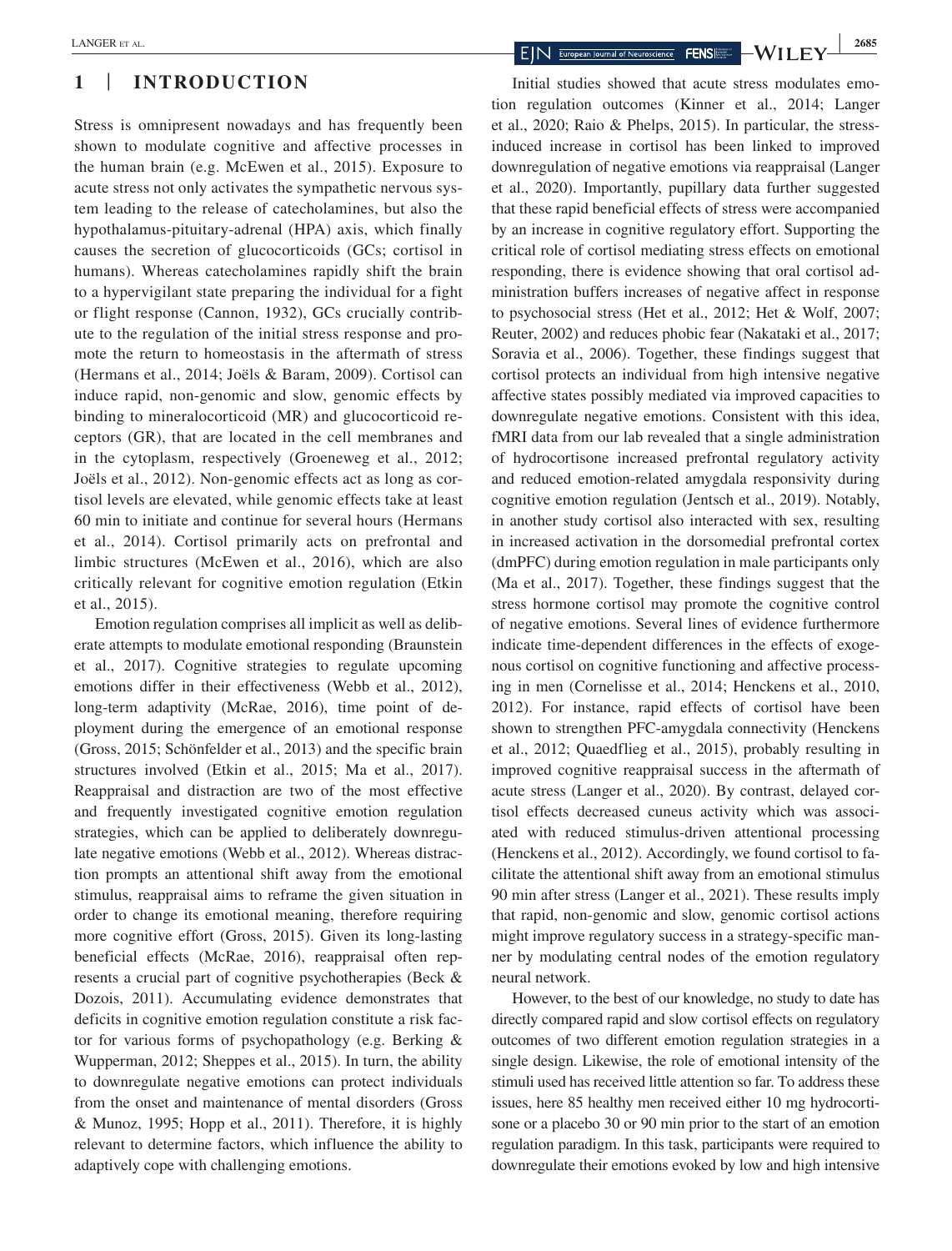negative pictures or simply view neutral and negative pictures. Affective ratings of arousal, valence and regulatory success were assessed to determine subjective regulatory outcomes. Recordings of pupil diameter served as an additional physiological index of emotion regulation processes. Changes in pupil dilation are typically thought to reflect changes in emotional arousal (Bradley et al., 2008). However, there are several studies showing that the pupil also dilates as a function of prefrontal control and emotion regulatory effort (Kinner et al., 2017; Langer et al., 2020; Urry, 2006). Pupil dilation may thus reflect both, emotional arousal and the cognitive effort required to regulate upcoming emotions.

Based on previous studies showing stress to promote the ability to downregulate negative emotions (Jentsch et al., 2019; Kinner et al., 2014; Langer et al., 2020) together with the affect-protective function of cortisol (Het et al., 2012; Reuter, 2002), we expected cortisol to improve cognitive emotion regulatory outcomes. In particular, we hypothesized reduced arousal, enhanced valence and success ratings as well as increases in pupil dilations (as an index of enhanced regulatory effort) after hydrocortisone compared to placebo administration. Furthermore, we expected cortisol to exert time- and strategy-dependent effects on emotion regulation success (Jentsch et al., 2019; Langer et al., 2020, 2021).

# **2** | **MATERIALS AND METHODS**

# **2.1** | **Participants**

For an a priori sample size calculation with G\*Power 3.1 (Faul et al., 2009), parameter estimations were based on previous literature assuming a small-to-medium-sized effect  $(d = 0.31)$  of stress on cognitive emotion regulation in men (Langer et al., 2020). To detect a significant interaction between treatment, delay, emotion regulation condition and emotional intensity with a power of 1-*β*≥0.90, an alpha error probability of 0.05 and an assumed correlation of  $r = 0.4$  for repeated measurements, 84 participants were required. Thus, 85 healthy males aged between 18 and 38 years (*M* = 25.22,  $SD = 3.69$ ) and a mean Body Mass Index (BMI) between 18 and 28 ( $M = 23.14$  kg/m<sup>2</sup>;  $SD = 2.44$  kg/m<sup>2</sup>) were tested. Volunteers were recruited via online advertisements in social media networks, mailing lists and advertisements on notice boards throughout Ruhr University Bochum and surroundings. In a telephone interview, we checked the predefined exclusion criteria restricting study inclusion to participants without any chronic and acute illnesses, history or current medical or psychological treatment, drug use including smoking and previous experiences with the current emotion regulation paradigm. To ensure adequate tracking of pupillary responses, we excluded volunteers with corrected-to-normal

vision  $> +1.5$  or  $< -1.5$  diopters. Since previous studies reported sex differences in cortisol effects on cognitive and affective processes after hydrocortisone administration (Kinner et al., 2016; Merz et al., 2012), we restricted participation to men only. Participants were asked to refrain from alcohol consumption and physical activity 24h before the start of the experiment, from caffeinated drinks in the morning as well as from eating and drinking anything except water 2h prior to testing. Participants were randomly assigned to the cortisol  $(N = 42)$  or placebo treatment  $(N = 43)$ . Half of the participants of each treatment were randomly assigned to the immediate (cortisol:  $N = 20$ , placebo:  $N = 21$ ) or delayed emotion regulation group (cortisol:  $N = 24$ , placebo:  $N = 20$ ). Some triggers needed for pupillometric analyses could not be saved appropriately and therefore pupillary data of 19 participants could not be analysed (cortisol, immediate:  $N = 5$ ; cortisol, delayed:  $N = 5$ ; placebo, immediate:  $N = 3$ ; placebo, delayed:  $N = 6$ ). The treatment and delay groups neither differed in age (both  $ps \geq 0.777$ ), BMI (both  $ps \geq 0.616$ ) nor in the habitual use of reappraisal (both  $p_s \geq 0.355$ ) and distraction (both  $p_s > 0.553$ ), as assessed with the emotion regulation inventory (ERI; König, 2011). The study procedures were conducted in agreement with the Declaration of Helsinki and approved by the ethics committee of the Medical Faculty at the Ruhr University Bochum.

# **2.2** | **Experimental procedure**

To control for the circadian rhythm of cortisol secretion (Guilliams & Edwards, 2010), all testing took place between 12.30 p.m. and 6.30 p.m. At first, all participants were informed about the general procedure and possible hydrocortisone administration. After providing written informed consent and answering some questionnaires, participants received either 10 mg hydrocortisone or a placebo and then waited for either 30 or 90 min. To bridge the waiting time between pharmacological treatment and emotion regulation task, five neutral 11 min documentary (nature or technical production) videos accompanied by quiet music without any voices (arousal [9-point visual analog scale ranging between  $1 =$  emotionally calm to 9 = emotionally aroused]:  $M = 2.48$ ,  $SD = 1.38$ ; valence [9-point visual analog scale ranging between  $1 =$  negative to  $9 =$  positive]:  $M = 6.51$ ,  $SD = 1.44$ ) were used. After video 1, participants of the immediate group were prepared for pupillary recordings, instructed and familiarized with the emotion regulation paradigm, which started 30 min after pharmacological administration (see Figure 1a). Subsequently, the immediate group watched video 2–5. The delayed group watched all five videos before being instructed and familiarized with the emotion regulation paradigm, which started 90 min after tablet intake (see Figure 1b). At the end of the experimental session, participants were debriefed and reimbursed with 30€.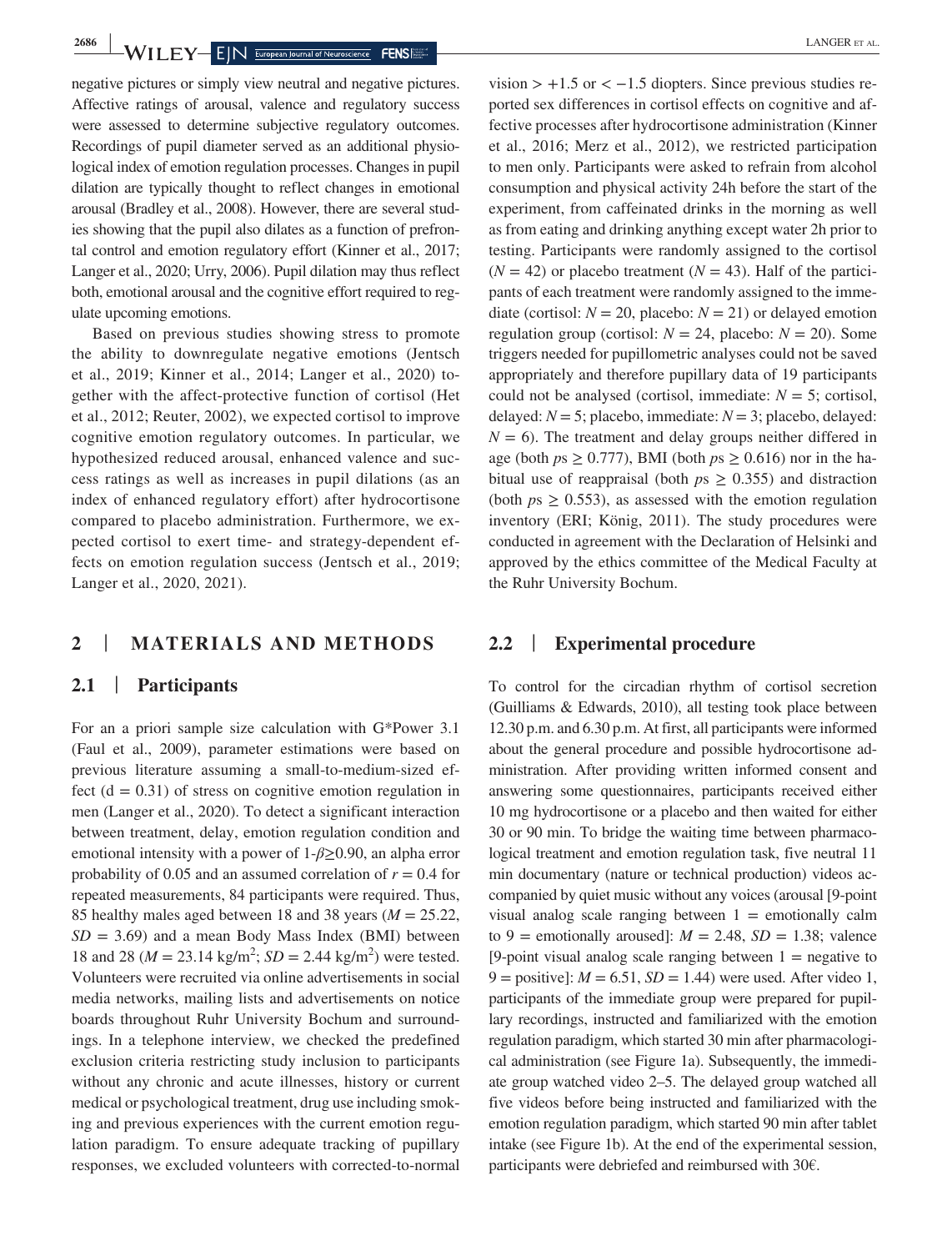

**FIGURE 1** Experimental timeline of the immediate (a) and the delayed (b) group. All participants provided five saliva samples together with affective state ratings via the Differential Affective Scale (DAS) over the course of the testing procedure. Sampling time points are marked by shaded areas: baseline, +30, +60, +90 and +120 min after hydrocortisone or placebo administration (time point of pharmacological treatment highlighted by black arrows). The emotion regulation (ER) paradigm started 30 min after the pharmacological treatment for the immediate and 90 min afterwards for the delayed group. Neutral videos were used to bridge the time window between tablet intake and start of the ER paradigm

# **2.3** | **Cortisol administration, saliva sampling and analysis**

In a double blind, randomized, placebo-controlled design, 44 participants received 10 mg cortisol (hydrocortisone; Hoechst) either 30 or 90 min prior to the start of the emotion regulation paradigm. Visually identical placebos were given to the remaining 41 participants. To validate the effectiveness of the pharmacological treatment and to check for differences in alpha-amylase concentrations indexing sympathetic nervous system activity, saliva samples were collected via Salivette sampling devices (Sarstedt, Nümbrecht, Germany) directly before (baseline), as well as 30, 60, 90 and 120 min after tablet intake. Saliva samples were stored at −20°C until assayed. Commercial enzyme-linked immunosorbent assays (ELISAs; Demeditec, Germany) served to measure free salivary cortisol concentrations analysed on a Synergy2 plate reader (Biotek, USA) according to the manufacturer's instructions. To measure salivary alpha-amylase

(sAA) concentrations, a colorimetric test using 2-chloro-4 nitrophenyl-α-maltrotriosoide (CNP-G3) as a substrate reagent was applied (Lorentz et al., 1999). Intra- and inter-assay coefficients of variations of all salivary analyses were below 10%. To check whether groups differed in the experienced affective state, the Differential Affective Scale (DAS; negative affect factors: *sadness, anger, disgust, contempt, fear, shame, guilt*; positive affect factors: *joy, surprise, interest*) was answered concurrent with each saliva sample (see Figure 1). Negative and positive affect scores were calculated as the mean of the associated factor values for each time point of measurement.

## **2.4** | **Emotion regulation paradigm**

A slightly modified version of the emotion regulation paradigm used in previous research of our lab was applied (Kinner et al., 2017; Langer et al., 2020). Participants were instructed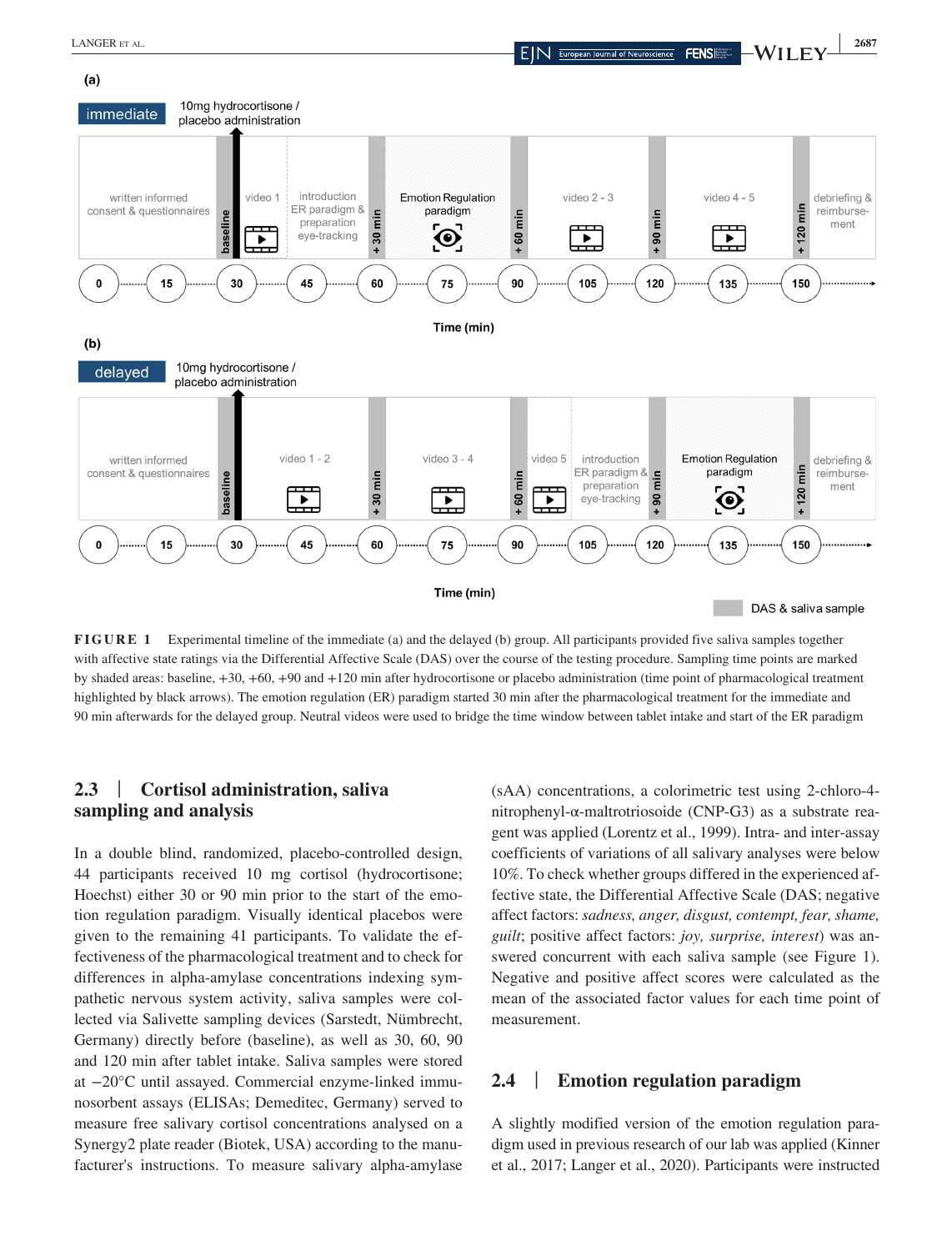**2688** WILEY EIN European Journal of Neuroscience **FENS** 

to either view negative and neutral pictures or to downregulate their upcoming emotional responses towards negative pictures via two different emotion regulation strategies. In the *reappraisal* condition, they were asked to decrease any emotional response by reinterpreting the meaning of the displayed situation to either happen in a positive context or with a positive ending. The *distraction* condition required participants to shift the attention away from the emotional stimulus by thinking about a neutral situation not related to the presented situation on the picture. The *view* condition served as a control condition for emotional responses and emotion regulation outcomes, requesting participants to simply watch negative (view negative) and neutral pictures (view neutral) without intending to downregulate the upcoming emotions. The emotion regulation paradigm thus consisted of four different conditions (view neutral, view negative, reappraisal, distraction), which were randomly presented in sets of 15 trials.

After having received the instructions for the emotion regulation conditions, the experimenter practiced the different strategies together with the participant showing sample pictures and asking for an alternative interpretation (reappraisal) or a neutral situation, which the participant could think of (distraction), giving corrective feedback whenever necessary. Prior to the start of the actual emotion regulation paradigm, participants were then familiarized with the procedure using six computer-based practice trials (two of each regulation condition, one for the view negative and one for the view neutral condition). Stimulus presentation and behavioral recordings were controlled by MATLAB R2018a (MathWorks Inc. Natick, MA) on a PC running on Windows 10.

Overall, the paradigm consisted of 60 trials with 45 negative and 15 neutral pictures each presented only once for a participant. At the beginning of each trial, a 750 ms instructional cue (view, reappraisal, distraction) appeared on the screen, which was followed by a luminance-matched white fixation cross on a grey background for ,500 ms. Subsequently, the picture was presented for 5000 ms, which served both as the emotion induction and emotion regulation phase. After each picture presentation, participants were asked to rate their emotional response on a 9-point visual analogue scale regarding arousal (ranging between  $1 =$  emotionally quiet to  $9 =$  emotionally active) and valence (ranging between  $1 =$  unpleasant to  $9 =$  pleasant). A third scale (5-point scale ranging from  $1 = not$  successful at all to  $5 = \text{very good}$  requested the participants to estimate the success in applying the respective emotion regulation strategy. Every scale was presented for 5000 ms. The trial ended with an inter-trial interval of 2000 ms.

A set of 25 low intensive negative (valence:  $M = 3.21$ , *SD* = 0.69; arousal:  $M = 6.5$ , *SD* = 0.64), 20 high intensive negative (valence: *M* = 2.09, *SD* = 0.39; arousal: *M* = 7.40,  $SD = 0.22$ ) and 15 neutral pictures (valence:  $M = 5.00$ ,  $SD = 0.44$ ; arousal:  $M = 4.26$ ,  $SD = 0.36$ ) were selected from

the Nencki Affective Picture System (NAPS; Marchewka et al., 2014). Based on normative ratings, negative pictures were rated as significantly more arousing  $(t(58) = -14.68$ ,  $p < 0.001$ ) and less pleasant ( $t(58) = 10.56$ ,  $p < 0.001$ ) than neutral pictures. Additionally, high intensive negative pictures were significantly more arousing  $(t(43) = -5.91$ ,  $p < 0.001$ ) and less pleasant ( $t(43) = 6.30$ ,  $p < 0.001$ ) than low intensive negative pictures. We created three clusters of 15 negative pictures with an equal distribution of low and high intensive negative pictures, which were then randomly assigned to the *view*, *reappraisal* and *distraction* condition. Pictures within one cluster were presented in a random order. All pictures were matched for content, complexity and mean luminosity using the MATLAB R2016a SHINE toolbox (MathWorks Inc.). A white fixation cross displayed on a grey luminance-matched background (2500 ms) was presented prior to each picture presentation to control for the level of illumination. The stimuli were landscape in orientation (1024  $\times$  768 pixels) and displayed in greyscale.

## **2.5** | **Pupillometry**

To record changes in pupil diameter, iView eye-tracking glasses (iViewETG 2.0, SensoMotoric Instruments, Germany) connected to a SMI-ETG recording device (Lenovo X230-Notebook) were used. An infrared-sensitive eye camera detected retinal and corneal reflections providing pupil diameter data of both eyes. Prior to recording, a onepoint calibration procedure was conducted to ensure correct tracking of the pupil. The viewing distance was set to 60 cm while the position of the participant´s head was stabilized in a chin rest. Pupil data were continuously recorded at a binocular sampling rate of 30 Hz during the emotion regulation paradigm. Constant moderate illumination without daylight luminance in the testing room reduced the influence of different light conditions.

*Analysis of pupillary data*. Preprocessing of pupillary data was conducted according to routines reported in previous studies from our laboratory (Kinner et al., 2017; Langer et al., 2020). Pupil diameter was averaged across both eyes and subsequently smoothed with a finite impulse response filter at 6 Hz. For each trial, onsets of eventlocked segments (instructional cue, fixation cross, picture presentation) were marked. Trials with a pupil size outside a feasible range between 1.5 and 9 mm (Kret et al., 2014) were discarded and outliers in dilation speed with a maximum cutoff threshold of 6 median absolute deviations removed (MAD; Kret & Sjak-Shie, 2018). We used a MATLAB-based algorithm to discard trials with major eye blinks (>100 ms) and to correct trials with smaller gabs due to eyelid occlusions with linear interpolation. For each participant and each trial, baseline pupil size was defined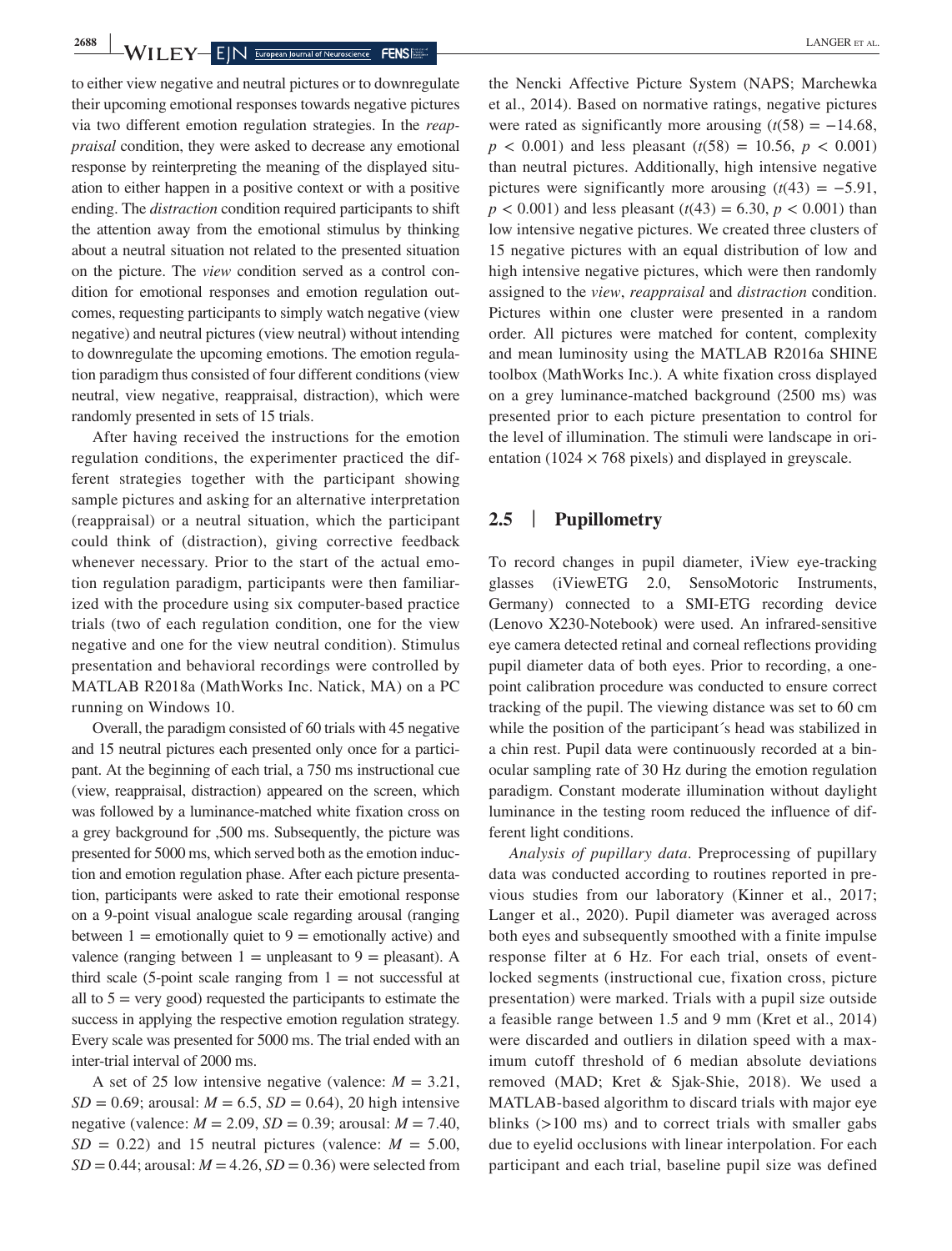as the mean pupil diameter recorded during the 300 ms prior to picture onset. Baseline pupil size was then subtracted from the mean pupil diameter during picture presentation for each trial to correct for individual differences in pupil size. As a measure of total pupillary increase in response to emotional picture presentation, we calculated the area under the curve with respect to ground (AUCg) from 2s to 5s after picture onset (Langer et al., 2020, 2021). Pupil dilations were averaged across each emotion regulation condition for low and high intensive negative pictures, respectively.

### **2.6** | **Statistical analysis**

To investigate time-dependent effects of cortisol on cognitive emotion regulatory outcomes, a  $2 \times 2$  betweensubjects design with the factors *treatment* (hydrocortisone vs. placebo) and *delay* (immediate vs. delayed) was realized. Statistical analyses were conducted using IBM SPSS Statistics 20 (Armonk, USA) for Windows. The significance level was set to  $\alpha = 0.05$ . After checking for normality using Kolmogorov-Smirnov tests, data were log-transformed if necessary. In addition, all dependent variables were checked for homogeneity of variance using Levene-tests. In case of violation of the sphericity assumption, *p*-values and degrees of freedom were Greenhouse-Geisser corrected. Partial eta square  $(\eta^2)$  served as estimations of effect sizes.

All analyses of variance (ANOVAs) included the betweensubjects factors *treatment* (hydrocortisone vs. placebo) and *delay* (immediate vs. delayed). For the analyses of cortisol, alpha amylase and negative affect ratings, ANOVAs with the repeated measures factor *time* (baseline vs. +30 min vs. +60 min vs. +90 min vs. +120 min) were conducted. To verify successful emotion induction and regulation as well as to test whether cortisol had a time-dependent influence on emotion regulatory outcomes, mixed-design ANOVAs with the repeated measures factor *condition* (view neutral vs. view negative vs. reappraisal vs. distraction) and *intensity* (low intensive negative pictures vs. high intensive negative pictures) for subjective ratings (arousal, valence, success) and pupil dilations (AUCg) were applied. Significant interactions were solved using appropriate (Bonferroni-corrected) *post-hoc* tests.

#### **3** | **RESULTS**

# **3.1** | **Salivary cortisol, alpha amylase and negative affect ratings**

Five participants displayed extremely high cortisol values (increases larger than 350 nmol/l), most likely due to some

micro hydrocortisone residue of the uncoated tablet in the mouth of the participants (cf. Merz et al., 2010), which thus were excluded from hormonal analyses. Due to insufficient amount of saliva, data of one additional participant was missing. Salivary cortisol levels increased after hydrocortisone compared to placebo administration (main effect of time:  $F(2.56, 189.45) = 64.75, p < 0.001; \eta^2 = 0.467; \text{main}$ effect of treatment:  $F(1,74) = 122.94, p < 0.001; \eta^2 = 0.624;$ time  $\times$  treatment interaction:  $F(2.56, 189.45) = 108.31$ ,  $p < 0.001$ ;  $\eta^2 = 0.594$ ), indicating successful pharmacological treatment. Bonferroni-corrected *post-hoc* t-tests showed that cortisol was significantly elevated 30, 60, 90 and 120 min compared to baseline after hydrocortisone (all  $ps < 0.001$ ; Figure 2a), but not after placebo administration (all  $ps < 0.001$ ; Figure 2a). There were no main or interaction effects with the delay, suggesting that the immediate and delayed group did not differ in cortisol increases (all  $ps \geq 0.495$ ). No differences in negative affect ratings (Figure 2b) or alpha-amylase levels, indexing sympathetic nervous activity, between cortisol and placebo treated participants were found (no main effect of treatment: both  $ps \ge 0.533$ ; no time  $\times$  treatment interaction: both  $ps \geq 0.070$ ).

### **3.2** | **Emotion induction and regulation**

## 3.2.1 | Affective ratings

For arousal, valence and success ratings, ANOVAs revealed significant differences between the four emotion regulation conditions (main effects of condition, arousal:  $F(2.74,231.19) = 107.32, p < 0.001; \eta^2 = 0.573$ ; valence:  $F(2.42,220.76) = 136.17, p < 0.001; \eta^2 = 0.630;$  success:  $F(2.38,223.56) = 107.22, p < 0.001; \eta^2 = 0.570$ . *Post-hoc* pairwise comparisons showed that participants rated negative pictures as significantly more arousing and less pleasant than neutral pictures (both *p*s < 0.001), verifying successful induction of negative emotions. Negative pictures were rated as significantly less arousing  $(p = 0.012)$  and more pleasant  $(p < 0.001)$  when applying reappraisal and more pleasant when applying distraction  $(p < 0.001)$  compared to just viewing them. As expected, high intensive negative pictures were rated as significantly more arousing and less pleasant than low intensive negative pictures (main effects of intensity, arousal:  $F(1,80) = 120.69$ ,  $p < 0.001$ ;  $\eta^2 = 0.601$ ; valence:  $F(1,80) = 246.32$ ,  $p < 0.001$ ;  $\eta^2 = 0.755$ ). Further, significant condition  $\times$  intensity interactions (arousal:  $F(2.89,231.19) = 49.88, p < 0.001; \eta^2 = 0.384; \text{ valence:}$  $F(2.80,220.76) = 85.83, p < 0.001; \eta^2 = 0.518$ ; success:  $F(2.76,223.56) = 31.19, p < 0.001; \eta^2 = 0.279$  revealed that participants successfully downregulated negative emotions evoked by high intensive negative pictures but not by low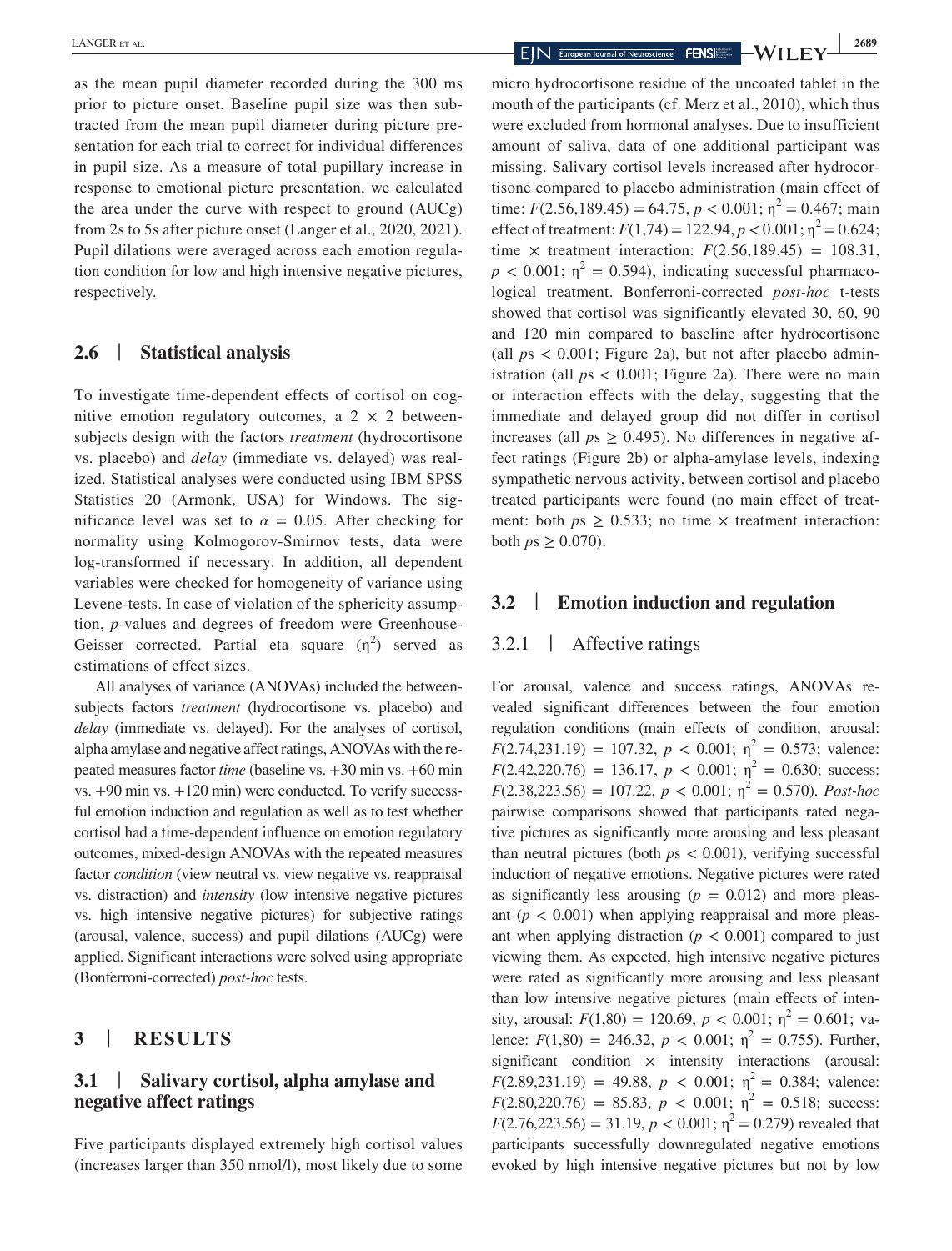

**FIGURE 2** Mean (± *SEM*) salivary cortisol concentrations (a), mean (± *SEM*) negative affect ratings (b) and mean (± *SEM*) alpha-amylase concentrations (c) before, 30, 60, 90 and 120 min after administration of 10 mg hydrocortisone or placebo. Hydrocortisone administration led to significant elevations of cortisol concentrations 30, 60, 90 min as well as 120 min after tablet intake, whereas participants neither differed in subjective negative affect nor in alpha-amylase concentrations. For illustration purposes, raw data are displayed. Time points of the emotion regulation paradigm in the immediate and the delayed group are represented by shaded areas. Significantly elevated cortisol levels in the hydrocortisone compared to the placebo treatment as a result of Bonferroni-corrected *post hoc* tests are marked as follows: \*\*\**p* < 0.001

intensive negative pictures (main effects of condition, arousal:  $F(2.85,231.09) = 107.06, p < 0.001; \eta^2 = 0.569$ , Figure 3a; valence:  $F(2.71,219.50) = 173.65, p < 0.001; \eta^2 = 0.682,$ Figure 3b). In contrast to low intensive negative pictures, high intensive negative pictures were rated as significantly

less arousing and more pleasant after downregulating negative emotions via reappraisal (both *p*s < 0.001) and distraction (both  $ps \leq 0.033$ ) compared to just viewing them. There was no modulation of arousal and valence ratings by reappraisal and distraction after presentation of low intensive negative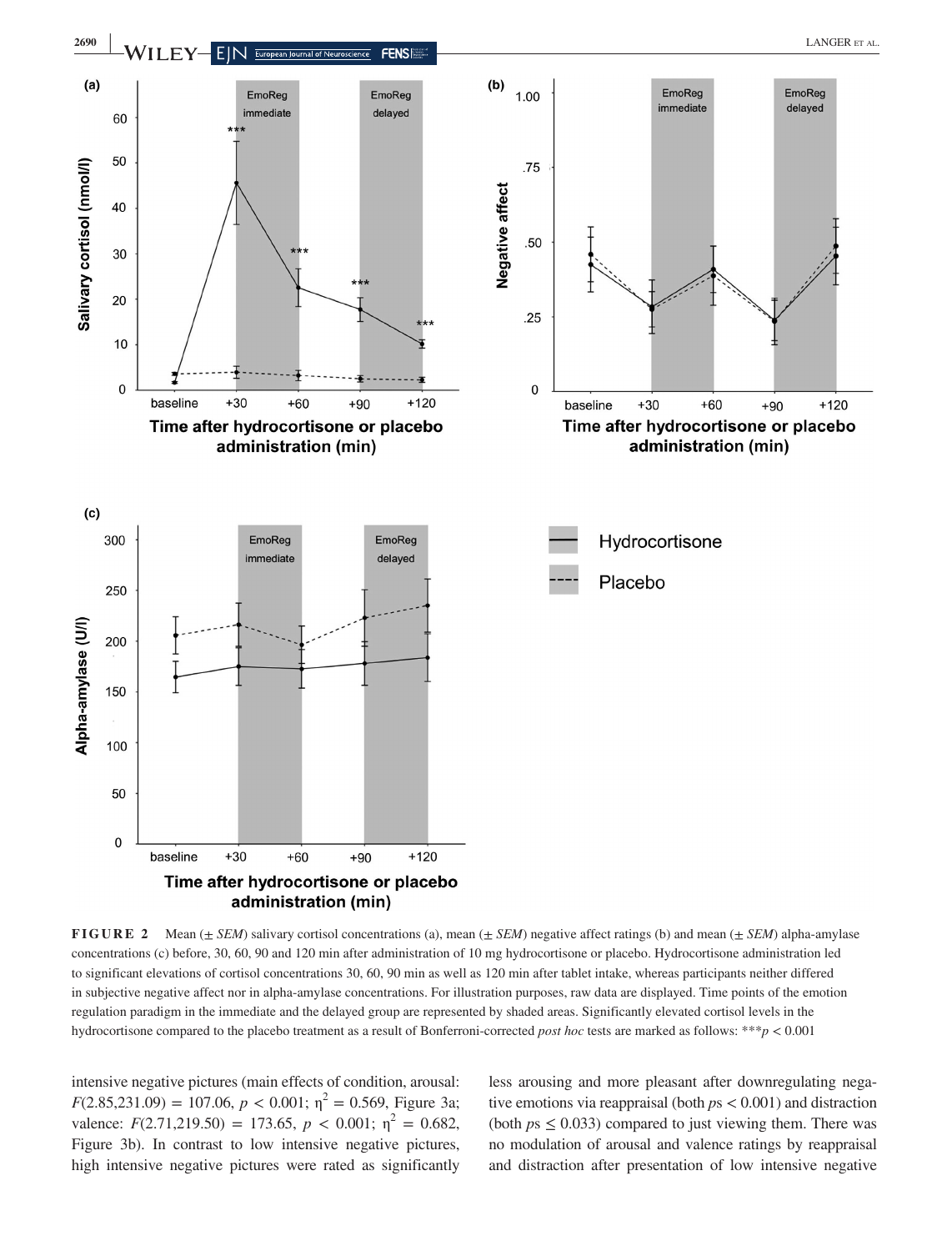

**FIGURE 3** Box plots showing subjective arousal (a), valence (b) and success ratings (c) as well as pupil diameter (d) indexed by the area under the curve with respect to ground (AUCg) for neutral, low intensive (LI) and high intensive (HI) negative pictures with respect to each emotion regulation condition (view, reappraisal, distraction). Medians are represented by horizontal lines within the boxes ranging from the first (bottom: Q1) to third quartile (top: Q3). The minimum and maximum are indicated by whiskers extending from the boxes. Black dots display outliers defined as  $>1.5$  interquartile range  $(03 - 01)$  below O1 or above 03. For both, low intensive and high intensive negative pictures, successful emotion induction was indicated by increased arousal (a) and reduced valence ratings (b) as well as increased pupil dilations (d; for HI negative pictures only) compared to neutral pictures. Whereas application of reappraisal and distraction after presentation of low intensive negative pictures neither modulated affective ratings nor pupil diameter, downregulation of emotions evoked by high intensive negative pictures via reappraisal and distraction led to reduced arousal (a), enhanced valence ratings (b) as well as increased pupil sizes (d) compared to the view condition. Significant effects after Bonferroni-corrected pairwise comparisons are marked as follows: \*\*\**p* < 0.001; \*\**p* < 0.01; \**p* < 0.05

pictures (all *p*s = 1.0; Figure 3a and b). Irrespective of emotional intensity, participants reported to be more successful in downregulating negative emotions by reappraising the presented situation than distracting themselves from the emotional content of the picture (main effects of condition, success: low intensive:  $F(2.40, 194.17) = 56.44, p < 0.001$ ;  $\eta^2 = 0.411$ ; high intensive:  $F(2.59,209.71) = 117.09$ ,  $p < 0.001$ ;  $\eta^2 = 0.591$ , *post-hoc* comparisons: both *p*s < 0.001; Figure 3c).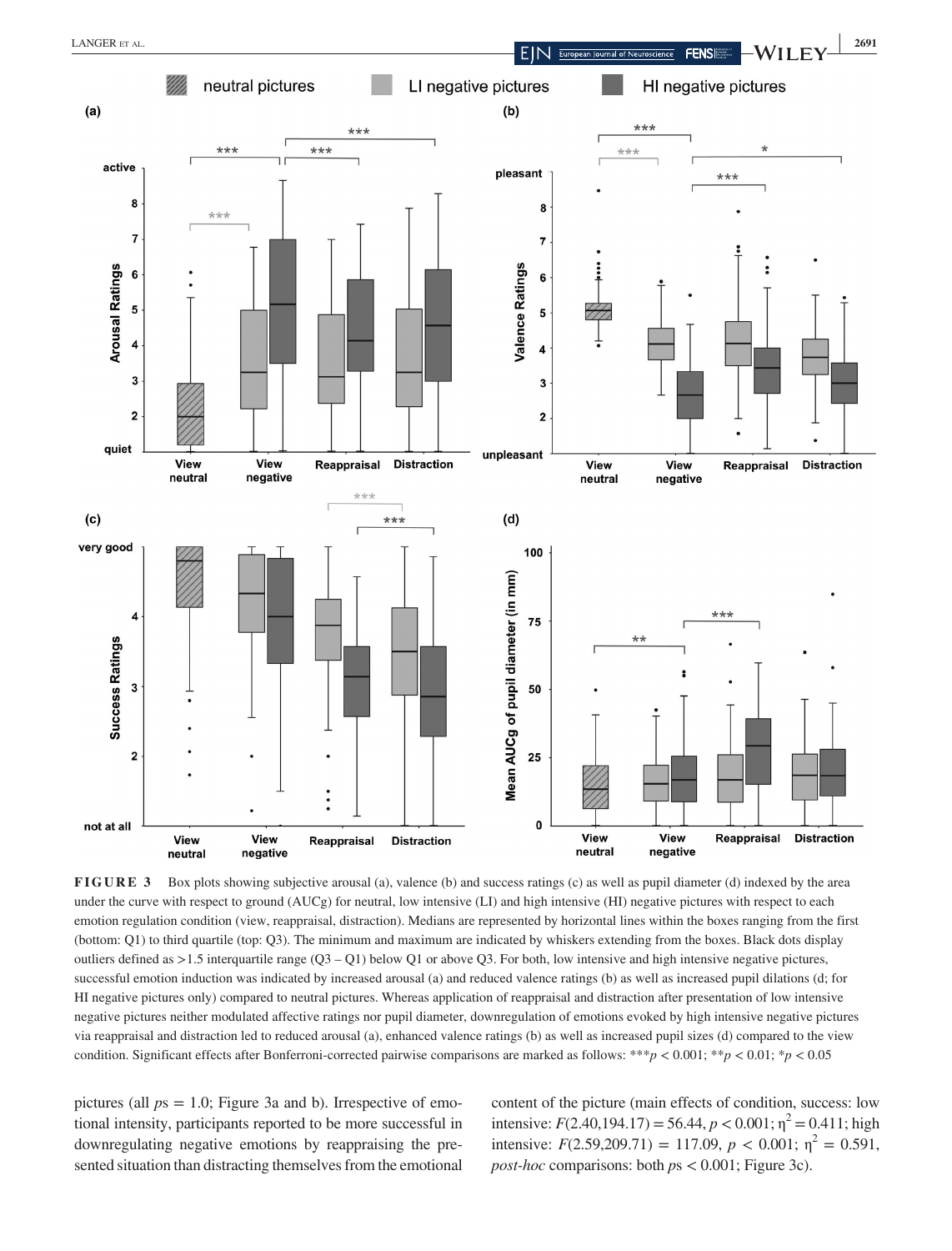

**FIGURE 4** Box plots showing subjective arousal (a), valence (b) and success ratings (c) as well as pupil diameter (d) indexed by the area under the curve with respect to ground (AUCg) for neutral and high intensive negative pictures after cortisol and placebo administration with respect to each emotion regulation condition (view, reappraisal, distraction). Medians are represented by horizontal lines within the boxes ranging from the first (bottom: Q1) to third quartile (top: Q3). The minimum and maximum are indicated by whiskers extending from the boxes. Black dots display outliers defined as >1.5 interquartile range (Q3 – Q1) below Q1 or above Q3. Cortisol treated participants showed reduced arousal and descriptively enhanced valence ratings after distraction and reappraisal (a) compared to participants receiving placebo. (Trend-) significant effects after Bonferroni-corrected pairwise comparisons are marked as follows: \* $p < 0.05$ ; \*  $p = 0.088$ 

# 3.2.2 | Pupil diameter

Analyses of pupillary data revealed that pupil diameter differed significantly between the emotion regulation conditions (main effect of condition:  $F(2.60, 135.80) = 18.56$ ,

 $p \lt 0.001$ ;  $\eta^2 = 0.236$ ; Figure 3d). *Post-hoc* pairwise comparisons revealed significantly larger pupil dilations after viewing negative compared to neutral pictures  $(p = 0.007)$ , indicating greater pupil sizes with increasing emotional arousal. Downregulation of negative emotions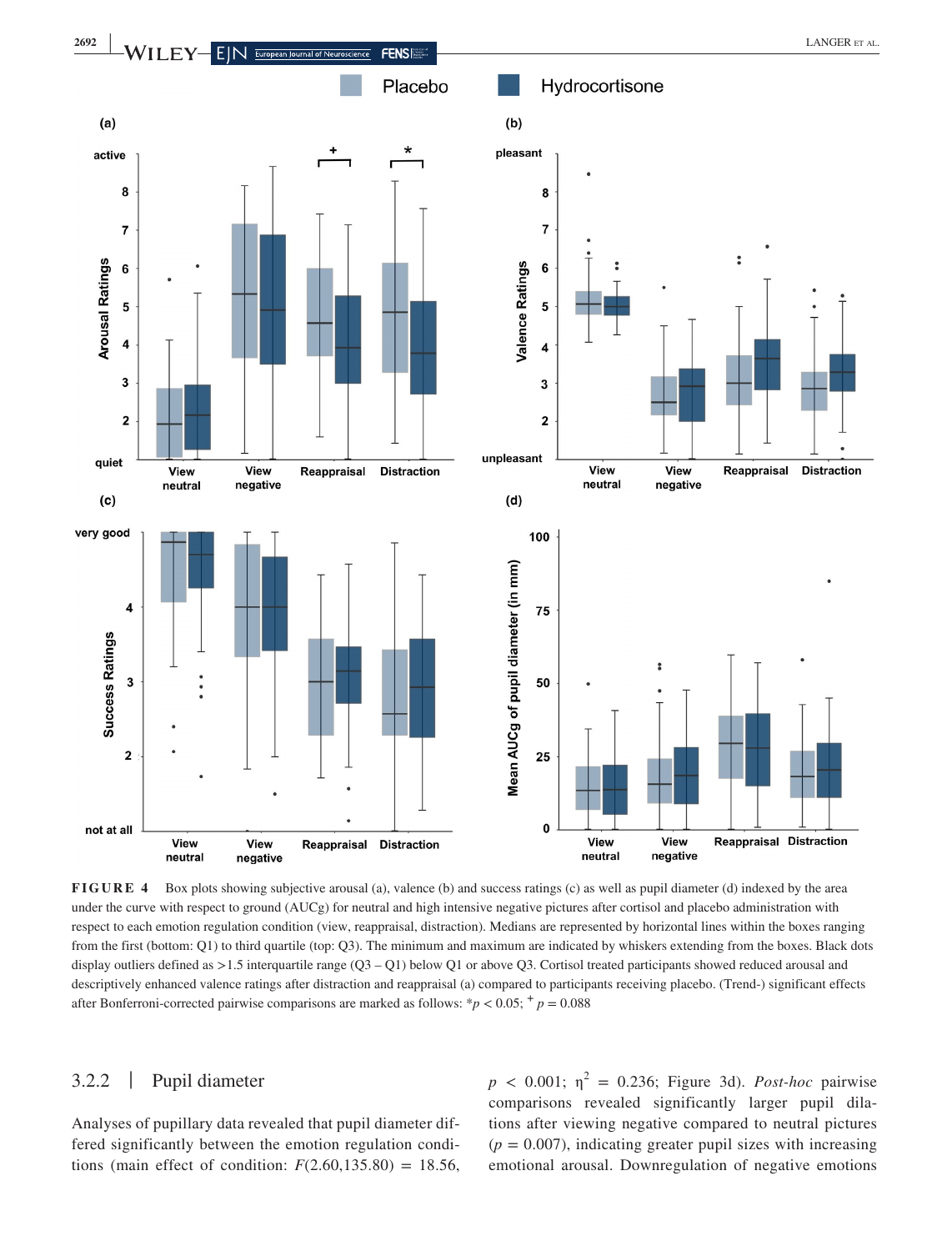via reappraisal was followed by a further increase in pupil diameter compared to just viewing negative pictures  $(p < 0.001)$  indicating that the pupil is further modulated by the increase in cognitive effort to reappraise the presented situation on the picture. High intensive negative pictures caused stronger pupil size enlargements than low intensive negative pictures (main effect of intensity:  $F(1,60) = 185.86, p < 0.001; \eta^2 = 0.756$ . A significant condition  $\times$  intensity interaction  $(F(2.26, 135.80) = 12.14,$  $p < 0.001$ ;  $\eta^2 = 0.168$ ) showed that pupil diameter was only increased by the emotional content and further enlarged applying reappraisal after viewing high intensive (both  $ps \leq 0.003$ ; Figure 3d) but not after low intensive negative pictures (all *p*s ≥ 0.369; Figure 3d).

# **3.3** | **Effects of cortisol on cognitive emotion regulation**

3.3.1 | Affective ratings

Analyses of arousal ratings revealed significant differences between cortisol and placebo treated participants depending on the emotion regulation condition (treatment  $\times$  condition interaction:  $F(2.74,231.19) = 3.04$ ,  $p = 0.034$ ;  $\eta^2 = 0.037$ ). *Post-hoc* pairwise comparisons of each emotion regulation condition turned out to be non-significant (all  $ps \geq 0.327$ ). However, analyses revealed a trend for a treatment  $\times$  condition  $\times$  intensity interaction  $(F(2.89, 231.19) = 2.13,$  $p = 0.098$ ;  $\eta^2 = 0.026$ ). Exploratory *post-hoc* ANOVAs separately for both negative emotional intensities resulted in a significant treatment  $\times$  condition interaction for high intensive negative pictures  $(F(2.85, 231.09) = 3.62, p = 0.015;$  $\eta^2$  = 0.043; Figure 4a). Subsequent t-tests indicated that cortisol treated participants rated high intensive negative pictures as significantly less arousing than participants receiving placebo when applying distraction  $(t(83) = 2.01$ ,  $p = 0.048$ ) and on a trend level when applying reappraisal

 $(t(83) = 1.73, p = 0.088)$ . No such treatment effect was found for low intensive negative pictures (treatment  $\times$  condition interaction:  $p = 0.216$ ). With respect to valence ratings, the three-way interaction between treatment, condition and intensity neither reached significance nor was it apparent as a trend ( $p = 0.161$ ). Due to a significant treatment  $\times$  intensity interaction  $(F(1,220.76) = 4.60, p = 0.035; \eta^2 = 0.054)$ , separate mixed-design ANOVAs for each intensity were conducted. Whereas the main effect of treatment did not reach significance for low or high intensive negative pictures (both  $p_s \geq 0.270$ , a marginally significant treatment  $\times$  condition interaction for high intensive negative pictures was found  $(F(2.71, 219.50) = 3.07, p = 0.078; \eta^2 = 0.028)$ . Exploratory *post-hoc* pairwise comparisons for each emotion regulation condition revealed no significant differences between the cortisol and placebo group (all  $ps \ge 0.130$ ). However, on a descriptive level, cortisol treated participants rated high intensive negative pictures as more pleasant than participants receiving placebo after applying reappraisal and distraction (Figure 4b). There were no differences between cortisol and placebo treated participants in regulatory success ratings (no main effect of treatment:  $p = 0.974$ ; no treatment  $\times$  condition interaction:  $p = 0.683$ ; no treatment  $\times$  condition  $\times$  intensity interaction:  $p = 0.690$ ; Figure 4c). For arousal, valence and success ratings, no significant interaction with the factor *delay* (immediate vs. delayed) was found (all *p*s ≥ 0.195, Table 1; for additional descriptive statistics of arousal and valence ratings with respect to delay, pharmacological treatment, emotion regulation condition regarding low and high intensive pictures separately, see Supplementary Information A).

# 3.3.2 | Pupil diameter

No significant differences in pupil dilations between cortisol and placebo treated participants for any of the emotion regulation conditions were found (no main effect of treatment:

|               | <b>Immediate</b>    |                     | <b>Delayed</b>      |                     |
|---------------|---------------------|---------------------|---------------------|---------------------|
| Arousal       | Hydrocortisone      | Placebo             | Hydrocortisone      | Placebo             |
| View neutral  | $2.44 \ (\pm 0.28)$ | $2.03 \ (\pm 0.27)$ | $2.30 \ (\pm 0.26)$ | $2.24 \ (\pm 0.28)$ |
| View negative | $3.99 \ (\pm 0.38)$ | $4.20 \ (\pm 0.37)$ | $4.55 \ (\pm 0.36)$ | 4.58 ( $\pm$ 0.38)  |
| Reappraisal   | $3.79 \ (\pm 0.35)$ | 4.04 ( $\pm$ 0.34)  | $3.80 \ (\pm 0.33)$ | 4.28 ( $\pm$ 0.35)  |
| Distraction   | $3.86 \ (\pm 0.38)$ | 4.21 ( $\pm$ 0.37)  | $3.80 \ (\pm 0.35)$ | 4.43 ( $\pm$ 0.38)  |
| Valence       |                     |                     |                     |                     |
| View neutral  | $5.11 (\pm 0.14)$   | 5.21 ( $\pm$ 0.13)  | $5.00 \ (\pm 0.13)$ | $5.30 \ (\pm 0.14)$ |
| View negative | $3.72 \ (\pm 0.16)$ | $3.53 \ (\pm 0.15)$ | $3.21 (\pm 0.15)$   | $3.23 \ (\pm 0.16)$ |
| Reappraisal   | 3.99 ( $\pm$ 0.24)  | $3.50 \ (\pm 0.24)$ | $3.87 \ (\pm 0.22)$ | $3.93 \ (\pm 0.24)$ |
| Distraction   | $3.68 \ (\pm 0.18)$ | $3.28 \ (\pm 0.18)$ | $3.33 \ (\pm 0.17)$ | $3.34 \ (\pm 0.18)$ |

**TABLE 1** Mean (± *SEM*) subjective arousal and valence ratings in the immediate and delayed group after hydrocortisone and placebo administration with respect to each emotion regulation condition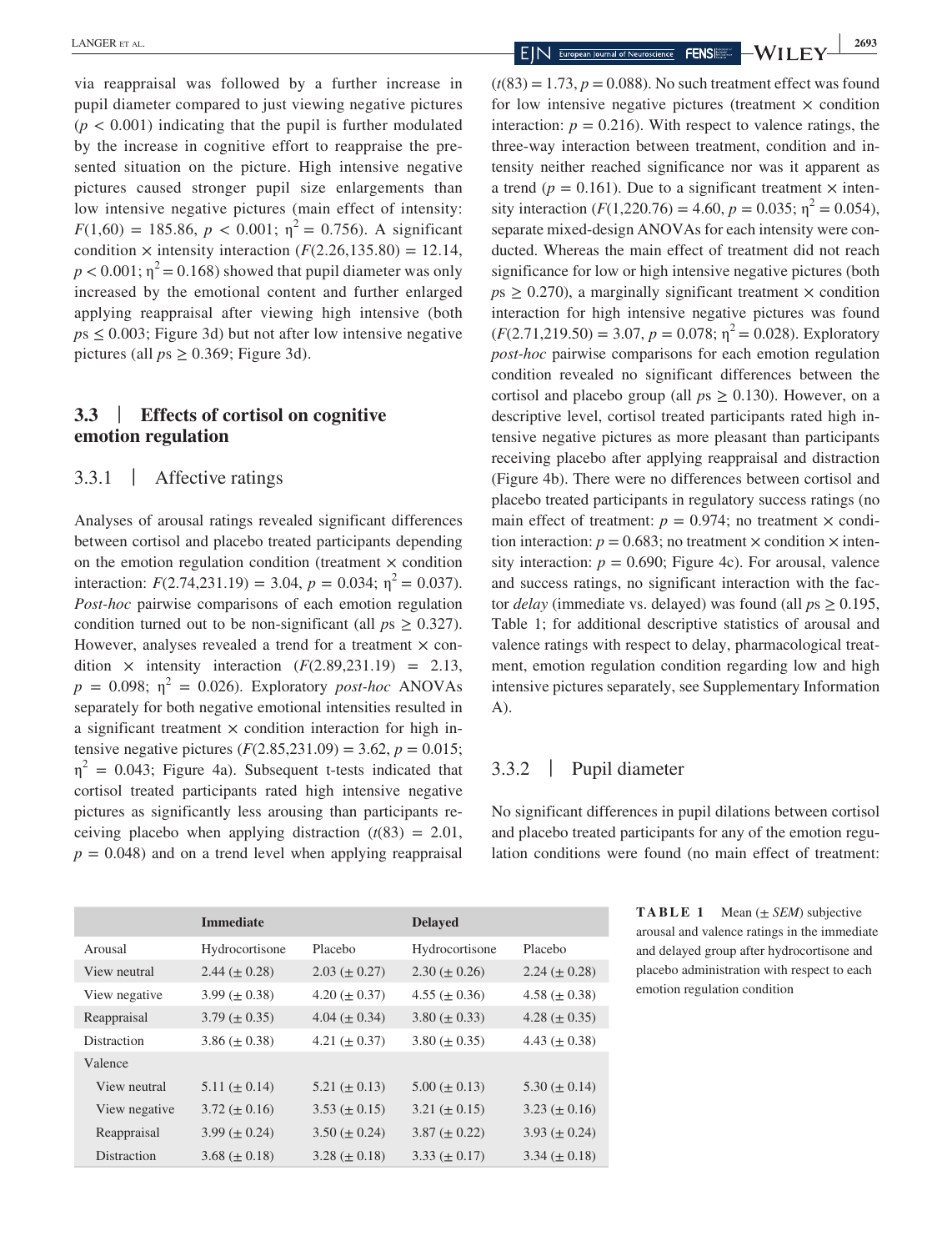$p = 0.934$ , no treatment  $\times$  condition interaction:  $p = 0.847$ , no treatment  $\times$  condition  $\times$  intensity interaction:  $p = 0.887$ ). In addition, no significant modulations by *delay* occurred (all  $p s \geq 0.587$ ).

# **4** | **DISCUSSION**

To the best of our knowledge, the present study is the first experiment systematically comparing immediate and delayed effects of oral cortisol administration on the effectiveness to downregulate negative emotions via reappraisal and distraction and further explored the role of emotional intensity for these effects. Reduced arousal, enhanced valence ratings and increases in pupil dilations indicated successful emotion induction and regulation after presentation of high intensive but not low intensive negative pictures. Independent of the timing of pharmacological treatment, cortisol further improved the effectiveness of distraction and (at a trend level) reappraisal to downregulate subjective emotional arousal evoked by high intensive negative pictures. By contrast, application of reappraisal and distraction in response to low intensive negative pictures neither reduced arousal nor enhanced valence ratings or pupil dilations and was not further modulated by cortisol.

This study indicates that cortisol may exert beneficial effects on the cognitive downregulation of high intensive negative emotions, resulting in reduced subjective emotional arousal within a rapid (30 min) and delayed (90 min) posttreatment time window. Although we found less strong cortisol effects than expected, the results are in accordance with findings showing that cortisol promotes the cognitive downregulation of negative emotions (Jentsch et al., 2019) probably mediated by increases in prefrontal functioning (Jentsch et al., 2019; Urry, 2006) and inhibitory effects on emotionrelated amygdala responsivity (Henckens et al., 2010). Several lines of evidence demonstrated a cortisol-induced reduction of negative affect in response to psychosocial stress (Het et al., 2012; Het & Wolf, 2007; Reuter, 2002), phobic fear (Nakataki et al., 2017; Soravia et al., 2006) and anxietydriven selective attention to threat (Putman et al., 2007). Together with this work, our findings might indicate that cortisol protects an individual from high intensive negative affective states via boosted emotion regulation capacities. Consistent with this speculation, recent studies from our lab showed acute stress to promote reappraisal (Langer et al., 2020) and distraction success (Langer et al., 2021) 30 and 90 min after stress exposure, respectively. Importantly, in both studies the regulatory improvements were linked to cortisol increases in response to the stressor, implying that the beneficial effects of stress on cognitive emotion regulation may be primarily mediated via GC mechanisms. However, contrary to these findings, acute stress has been also shown to impair emotion regulation of conditioned fear (Raio & Phelps, 2015), the effectiveness to be distracted from emotional material (Kinner et al., 2014) and cognitive flexibility (Fournier et al., 2017). It has to be noted though, that stress does not only trigger the secretion of cortisol but also of monoamines, such as catecholamines, and neuropeptides (Joëls & Baram, 2009). Importantly, stress-induced impairments of fear regulation (Raio & Phelps, 2015) have been positively associated with increases in alpha-amylase (an index of sympathetic nervous system activity; Nater & Rohleder, 2009). In a similar vein, β-adrenergic receptor blockade but not the inhibition of cortisol synthesis has been shown to diminish stress-induced increases in functional connectivity between the amygdala and other salience network regions (Hermans et al., 2011). It might thus be speculated that stress-induced impairments of cognitive emotion regulation are primarily driven by noradrenergic excitatory effects on amygdala activity and inhibitory effects on prefrontal activation (Arnsten, 2009), ultimately leading to stronger emotional responding. By contrast, data of the present study might imply that rapid, non-genomic and delayed, genomic cortisol actions both contribute to better cognitive emotional control functioning. Future studies using pharmacological agents to block or activate glucocorticoid and noradrenergic receptors are needed to determine the specific effects mediated by each system.

Cortisol affected neither subjective success ratings nor pupil dilations in response to cognitive emotion regulation. Pupil size increases have been positively related to prefrontal activity (Urry, 2006). This finding corroborates with studies demonstrating that pupil dilations not only reflect emotional arousal but also critically index the cognitive effort during deliberate attempts to cognitively downregulate negative emotions (Kinner et al., 2017; Langer et al., 2020). Here, cortisol did not lead to a further increase in pupil size or enhanced success ratings during emotion regulation trials. One might therefore speculate that cortisol may improve regulatory outcomes (reflected in reduced emotional arousal) without additional cognitive engagement and awareness of the regulatory improvement. In line with this interpretation, imaging data (Henckens et al., 2010) revealed that cortisol suppresses amygdala responsivity in response to emotional stimuli 75 min after administration of 10 mg hydrocortisone, while PFC-amygdala connectivity did not differ between the cortisol and placebo group. In addition, there are several stress studies demonstrating that cortisol secretion actively contributes to the gradual downregulation of the salience network, thereby fostering prefrontal control functioning (for a review, see Hermans et al., 2014). Data of the present study may thus contribute to this line of evidence, suggesting that cortisol supports the downregulation of emotional responsivity in the first place, thereby facilitating deliberate attempts to cognitively regulate negative emotions. However, future studies including additional valence-specific physiological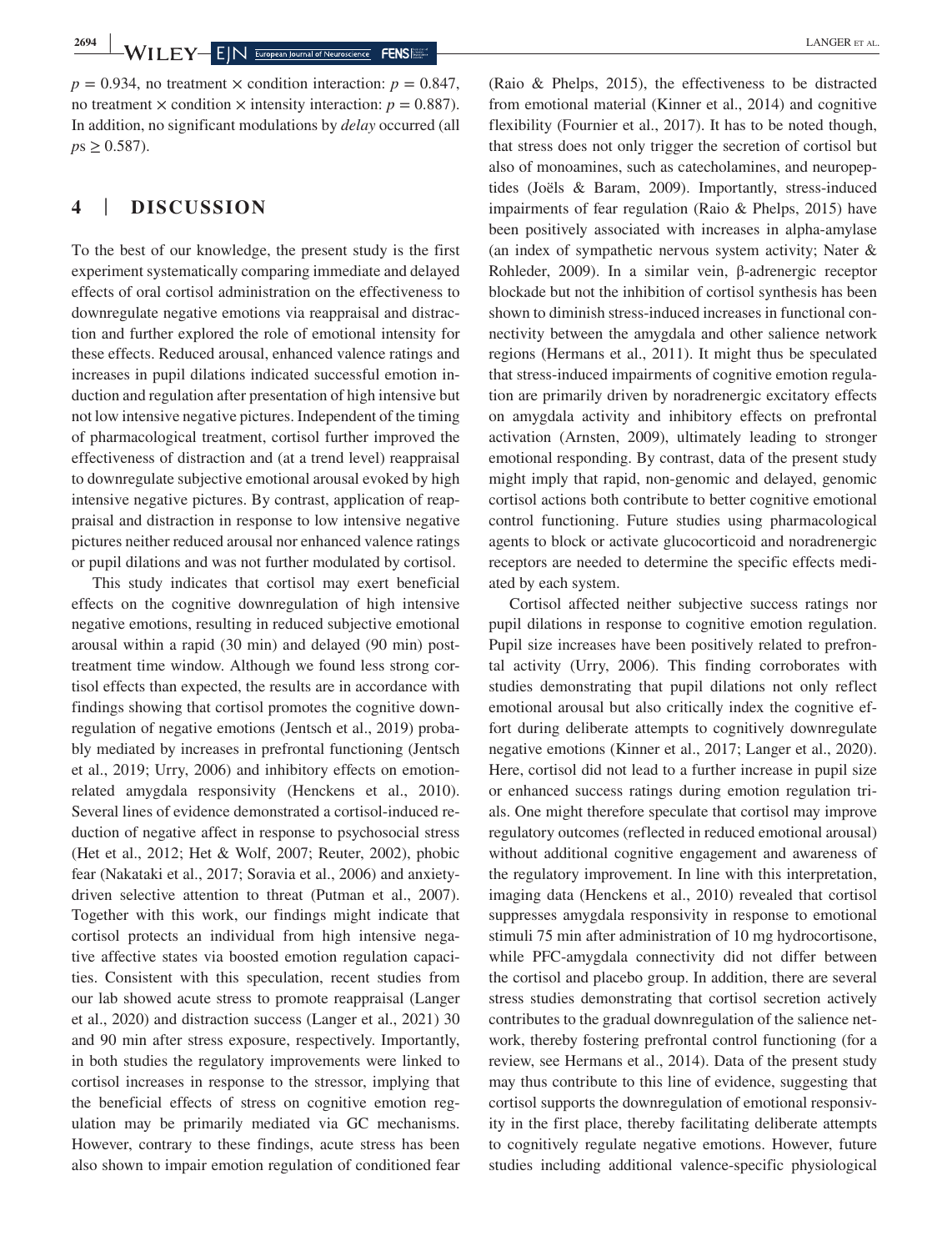measurements of emotional responsivity and regulatory outcome are clearly needed to examine the effect of cortisol on objective regulatory outcome markers.

As far as we know, the study reported here is the first experiment to show that beneficial effects of cortisol on the cognitive regulation of subjective emotional arousal are more pronounced when dealing with high intensive compared to low intensive negative emotions. Previous studies already indicated that the effectiveness of an emotion regulation strategy depends on the intensity of the emotional stimuli (Shafir et al., 2016). Our data extend these findings by demonstrating that the beneficial effects of cortisol on cognitive emotion regulation may also vary as a function of intensity of the emotional material used. In particular, we found cortisol to support the downregulation of subjective emotional arousal for trials evoking high intensive but not low intensive negative emotions. This finding supports the idea of cortisol having an adaptive function (Hermans et al., 2014; Smeets et al., 2018; Vogel et al., 2016) that might reduce the risk of an affective overload in response to highly emotionally challenging situations (Het et al., 2012; Het & Wolf, 2007). It has to be noted though that independent of pharmacological treatment, participants were generally successful in downregulating high intensive emotions, whereas they failed to effectively regulate emotions evoked by low intensive negative pictures. Given that low intensive negative pictures triggered less strong emotional responses in the first place, the better regulatory outcomes for high intensive negative emotions appear somewhat counterintuitive. However, lower negative emotional experiences may also cause a lower need to regulate (Barrett et al., 2001). It might thus be speculated, that participants were less motivated to put effort in downregulating low intensive emotions. In line with this idea, we found pupil size increases (reflecting cognitive effort) in regulatory trials using high but not low intensive negative pictures. Following up on this hypothesis, it could be reasonable that a certain degree of cognitive regulatory engagement is necessary for cortisol to exert its modulatory effects on emotion regulation processes. Future work directly inducing a variation in the cognitive regulatory engagement to determine its role for cortisol effects on emotion regulatory outcomes might be promising.

Contrary to previous expectations, we did not find significant time-dependent or strategy-specific effects of cortisol on cognitive emotion regulation. More precisely, the assumed interaction effect of cortisol on cognitive regulatory outcomes in dependence of the delay, strategy use and emotional intensity turned out to be somewhat smaller than expected based on previous findings (assumed:  $d = 0.31$ , actually achieved:  $d = 0.024$ ). However, research on the impact of cortisol on cognitive emotion regulation is scarce and results are highly heterogeneous. Hence, our hypotheses and assumed effect sizes for this study were

mainly derived from existing literature regarding the effects of acute stress manipulations on cognitive emotion regulation (Kinner et al., 2014; Langer et al., 2020, 2021). Yet, stress does not only trigger the release of cortisol, but also of other monoamines, neuropeptides and steroids (Joëls & Baram, 2009), possibly interacting with cortisol to alter cognitive control functioning. This might explain smaller effects when focusing on cortisol solely. Beyond, it is worth mentioning that cortisol levels were still elevated 90 min after hydrocortisone administration (i.e. the starting point of the emotion regulation paradigm for the delayed group) and thus, non-genomic GC actions could have affected emotion regulatory outcomes for both, the immediate and delayed cortisol group. This in turn might explain why we did not find any time-dependent effects. Alternatively, the improving effects of cortisol on cognitive emotion regulation might also be driven by a combination of non-genomic and genomic cortisol effects. Given that we could not effectively isolate fast and slow cortisol effects with the timing implemented in the current study, one cannot exclude possible opposing GC actions in the delayed group that might have reduced present effect sizes. In view of evidence suggesting strategy-dependent improvements of cognitive emotion regulation capacities after stress as a function of timing (Langer et al., 2020, 2021), the failure to separate cortisol actions might also account for absent differences in reappraisal and distraction. Furthermore, to the best of our knowledge, the present study is the first varying the intensity of the negative emotional material when investigating cortisol effects on regulatory outcomes. Besides neutral and low intensive negative pictures, the current emotion regulation paradigm included 14 trials of high intensive negative pictures (7 trials for each strategy). In fact, only those high intensive negative pictures were experienced as significantly more arousing and unpleasant than neutral pictures and hence elicited a sufficiently strong emotional response that could be further modulated by deliberate emotion regulatory attempts. The relatively small number of trials evoking pronounced emotional responses might therefore additionally account for the limited statistical power compared with previous studies probably also contributing to the smallish effect of cortisol on regulatory outcomes in subjective emotion arousal. Future work increasing the number of trials focusing on high intensive negative emotional stimuli only might contribute to more robust effects. In order to clearly separate non-genomic from genomic cortisol effects on cognitive emotion regulation strategies, future studies should extend the delay between hydrocortisone administration and the emotion regulation paradigm (see e.g. Henckens et al., 2012).

Some limitations have to be mentioned. First, beneficial cortisol effects on the ability to downregulate high intensive negative emotions were only evidenced by subjective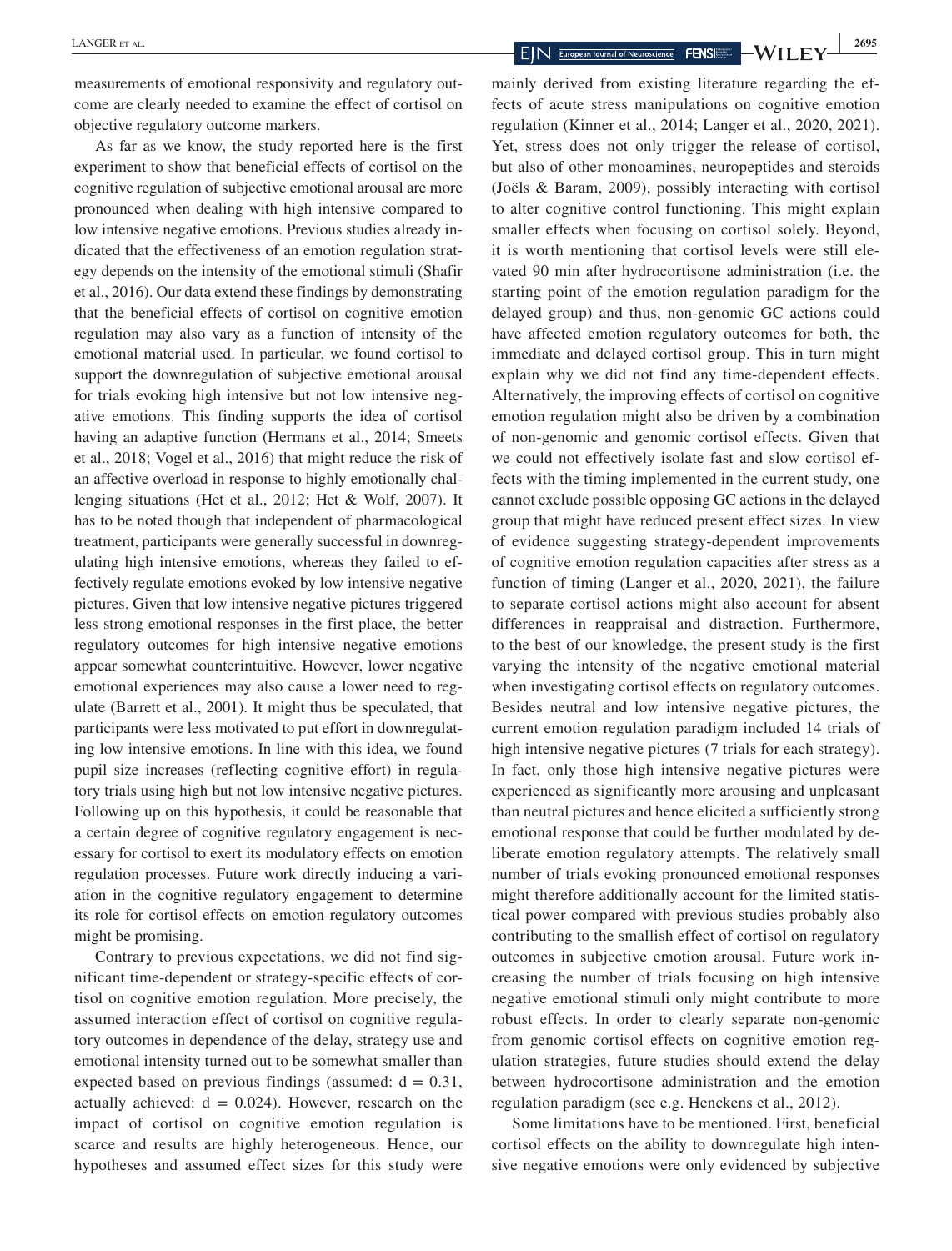emotional arousal and were based on a marginally significant three-way interaction. Interpretations of (trend-) significant *post-hoc* effects are therefore limited. Second, the sample consisted of male participants only. Given complex interactions between GCs and sex hormones (Kirschbaum et al., 1999; Merz & Wolf, 2017; Toufexis et al., 2014), our findings thus cannot be generalized to women. Previous studies from our lab reported sex differences in the influence of stress-induced cortisol increases on cognitive emotion regulation (Kinner et al., 2014; Langer et al., 2020). Consistently, administration of hydrocortisone frequently resulted in distinct effects on cognitive functioning and regulatory brain activation in men and women (Andreano & Cahill, 2006; Jentsch et al., 2019; Merz et al., 2010). Since most of the studies investigating the time-dependent impact of hydrocortisone administration on cognitive and affective processes are conducted in men only (Cornelisse et al., 2014; Henckens et al., 2010, 2012), our results are easy comparable to them. However, in future studies it will be of utmost importance to examine sex-specific effects of exogenous cortisol administration on cognitive emotion regulation. Third, pupil dilation has been shown to index both, emotional arousal and cognitive emotion regulatory effort (e.g. Kinner et al., 2017). Since pupil dilation is not specific for valence (Zaehringer et al., 2020), future studies including additional physiological measurements such as the startle reflex (as an index of valence; Zaehringer et al., 2020), skin conductance response, changes in heart rate variability (as an additional marker for emotional arousal; Appelhans & Luecken, 2006; Matejka et al., 2013) or corrugator electromyography (as an index of both, valence and arousal; Heller et al., 2014; Tan et al., 2016) may help to reduce this ambiguity.

# **5** | **CONCLUSION**

In sum, the present study provides further evidence that cortisol may improve the ability to cognitively downregulate high intensive negative emotions both, 30 and 90 min after pharmacological treatment with 10 mg hydrocortisone. Our findings therefore support and extend existing data from experimental stress studies, suggesting cortisol to be an important mediator of the beneficial effects of stress on cognitive emotion regulation processes that might aid the adaptive recovery from acute emotionally challenging stress states.

#### **ACKNOWLEDGEMENTS**

We gratefully acknowledge the help of Cedric Kirstein and Malin Cibat during data collection and recruitment of participants. Moreover, we thank Tobias Otto for technical support. Funding for this project was provided by the German Research Foundation (DFG; Project WO 733/15-1).

#### **CONFLICTS OF INTEREST**

The DFG had no role in study design, collection, analysis and interpretation of data, writing of the manuscript or in the decision to submit the paper for publication. All authors reported no biomedical financial interests or potential conflicts of interest.

#### **AUTHOR CONTRIBUTIONS**

KL acquired, analyzed and interpreted data, drafted the manuscript and prepared figures. VLJ and OTW designed the work, interpreted data, edited and revised the manuscript.

#### **PEER REVIEW**

The peer review history for this article is available at [https://](https://publons.com/publon/10.1111/ejn.15182) [publons.com/publon/10.1111/ejn.15182.](https://publons.com/publon/10.1111/ejn.15182)

#### **DATA AVAILABILITY STATEMENT**

The data that support the findings of this study are available at the Open Science Framework (OSF) under [https://osf.io/](https://osf.io/vpdgm/) [vpdgm/](https://osf.io/vpdgm/).

#### **ORCID**

*Valerie L. Jentsch* [https://orcid.](https://orcid.org/0000-0001-9318-9540) [org/0000-0001-9318-9540](https://orcid.org/0000-0001-9318-9540) *Oliver T. Wolf* <https://orcid.org/0000-0002-9320-2124>

#### **REFERENCES**

- Andreano, J. M., & Cahill, L. (2006). Glucocorticoid release and memory consolidation in men and women. *Psychological Science*, *17*, 466–470. <https://doi.org/10.1111/j.1467-9280.2006.01729.x>
- Appelhans, B. M., & Luecken, L. J. (2006). Heart rate variability as an index of regulated emotional responding. *Review of General Psychology*, *10*(3), 229–240.<https://doi.org/10.1037/1089-2680.10.3.229>
- Arnsten, A. F. T. (2009). Stress signalling pathways that impair prefrontal cortex structure and function. *Nature Reviews Neuroscience*, *10*(6), 410–422.<http://dx.doi.org/10.1038/nrn2648>
- Barrett, L. F., Gross, J., Christensen, T. C., & Benvenuto, M. (2001). Knowing what you're feeling and knowing what to do about it: Mapping the relation between emotion differentiation and emotion regulation. *Cognition and Emotion*, *15*(6), 713–724. [https://doi.](https://doi.org/10.1080/02699930143000239) [org/10.1080/02699930143000239](https://doi.org/10.1080/02699930143000239)
- Beck, A. T., & Dozois, D. J. A. (2011). Cognitive therapy: Current status and future directions. *Annual Review of Medicine*, *62*, 397–409. <https://doi.org/10.1146/annurev-med-052209-100032>
- Berking, M., & Wupperman, P. (2012). Emotion regulation and mental health: Recent findings, current challenges, and future directions. *Current Opinion in Psychiatry*, *25*(2), 128–134. [https://doi.](https://doi.org/10.1097/YCO.0b013e3283503669) [org/10.1097/YCO.0b013e3283503669](https://doi.org/10.1097/YCO.0b013e3283503669)
- Bradley, M. M., Miccoli, L., Escrig, M. A., & Lang, P. J. (2008). The pupil as a measure of emotional arousal and autonomic activation. *Psychophysiology*, *45*(4), 602–607. [https://doi.](https://doi.org/10.1111/j.1469-8986.2008.00654.x) [org/10.1111/j.1469-8986.2008.00654.x](https://doi.org/10.1111/j.1469-8986.2008.00654.x)
- Braunstein, L. M., Gross, J. J., & Ochsner, K. N. (2017). Explicit and implicit emotion regulation: A multi-level framework. *Social Cognitive and Affective Neuroscience*, *12*(10), 1545–1557. [https://](https://doi.org/10.1093/scan/nsx096) [doi.org/10.1093/scan/nsx096](https://doi.org/10.1093/scan/nsx096)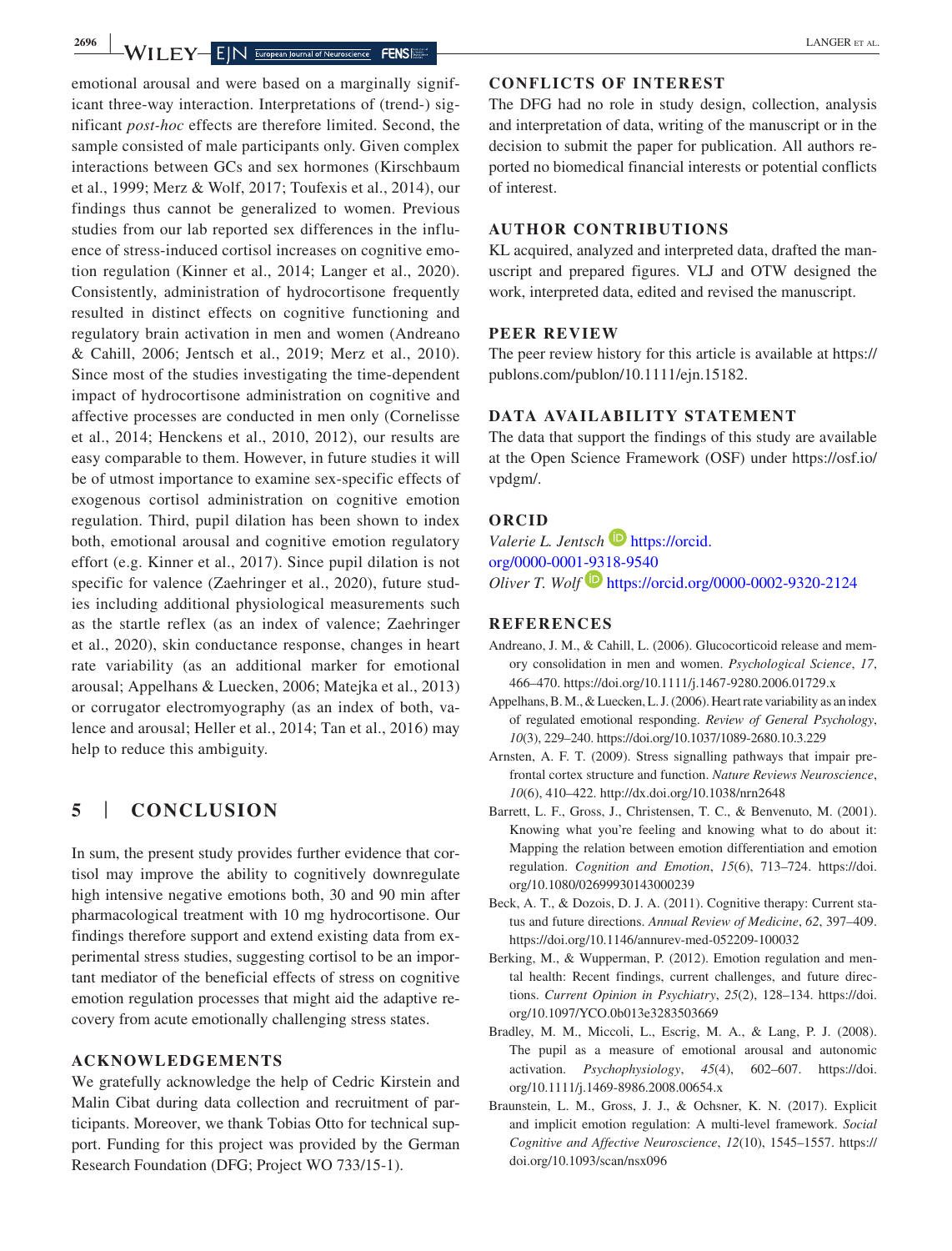Cannon, W. (1932). *The Wisdom of the body*. Norton & Co.

- Cornelisse, S., van Ast, V. A., Joëls, M., & Kindt, M. (2014). Delayed effects of cortisol enhance fear memory of trace conditioning. *Psychoneuroendocrinology*, *40*, 257–268. [https://doi.org/10.1016/j.](https://doi.org/10.1016/j.psyneuen.2013.11.013) [psyneuen.2013.11.013](https://doi.org/10.1016/j.psyneuen.2013.11.013)
- Etkin, A., Büchel, C., & Gross, J. J. (2015). The neural bases of emotion regulation. *Nature Reviews Neuroscience*, *16*, 693–700. [https://doi.](https://doi.org/10.1038/nrn4044) [org/10.1038/nrn4044](https://doi.org/10.1038/nrn4044)
- Faul, F., Erdfelder, E., Buchner, A., & Lang, A. G. (2009). Statistical power analyses using G\*Power 3.1: Tests for correlation and regression analyses. *Behavior Research Methods*, *41*(4), 1149–1160. <https://doi.org/10.3758/BRM.41.4.1149>
- Fournier, M., d'Arripe- Longueville, F., & Radel, R. (2017). Effects of psychosocial stress on the goal-directed and habit memory systems during learning and later execution. *Psychoneuroendocrinology*, *77*, 275–283.<https://doi.org/10.1016/j.psyneuen.2016.12.008>
- Groeneweg, F. L., Karst, H., de Kloet, E. R., & Joëls, M. (2012). Mineralocorticoid and glucocorticoid receptors at the neuronal membrane, regulators of nongenomic corticosteroid signalling. *Molecular and Cellular Endocrinology*, *350*, 299–309. [https://doi.](https://doi.org/10.1016/j.mce.2011.06.020) [org/10.1016/j.mce.2011.06.020](https://doi.org/10.1016/j.mce.2011.06.020)
- Gross, J. J. (2015). Emotion regulation: Current status and future prospects. *Psychological Inquiry*, *26*, 1–26. [https://doi.](https://doi.org/10.1080/1047840X.2014.940781) [org/10.1080/1047840X.2014.940781](https://doi.org/10.1080/1047840X.2014.940781)
- Gross, J. J., & Munoz, R. F. (1995). Emotion regulation and mental health. *American Psychological Association*, *2*, 151–164. [https://](https://doi.org/10.1111/j.1468-2850.1995.tb00036.x) [doi.org/10.1111/j.1468-2850.1995.tb00036.x](https://doi.org/10.1111/j.1468-2850.1995.tb00036.x)
- Guilliams, T. G., & Edwards, L. (2010). Chronic stress and the HPA axis: Clinical assessment and therapeutic considerations. *Stand*, *9*,  $1 - 12$ .
- Heller, A. S., Lapate, R. C., Mayer, K. E., & Davidson, R. J. (2014). The face of negative affect: trial-by-trial corrugator responses to negative pictures are positively associated with amygdala and negatively associated with ventromedial prefrontal cortex activity. *Journal of Cognitive Neuroscience*, *26*, 2102–2110. [https://doi.org/10.1162/](https://doi.org/10.1162/jocn_a_00622) [jocn\\_a\\_00622](https://doi.org/10.1162/jocn_a_00622)
- Henckens, M. J. A. G., Van Wingen, G. A., Joëls, M., & Fernández, G. (2010). Time-dependent effects of corticosteroids on human amygdala processing. *Journal of Neuroscience*, *30*(38), 12725–12732. <https://doi.org/10.1523/JNEUROSCI.3112-10.2010>
- Henckens, M. J. A. G., van Wingen, G. A., Joels, M., & Fernandez, G. (2012). Time-dependent effects of cortisol on selective attention and emotional interference: A functional MRI study. *Frontiers in Integrative Neuroscience*, *6*, 1–14.<https://doi.org/10.3389/fnint.2012.00066>
- Hermans, E. J., Henckens, M. J. A. G., Joëls, M., & Fernández, G. (2014). Dynamic adaptation of large-scale brain networks in response to acute stressors. *Trends in Neurosciences*, *37*, 304–314. <https://doi.org/10.1016/j.tins.2014.03.006>
- Hermans, E. J., Van Marle, H. J. F., Ossewaarde, L., Henckens, M. J. A. G., Qin, S., Van Kesteren, M. T. R., Schoots, V. C., Cousijn, H., Rijpkema, M., Oostenveld, R., & Fernández, G. (2011). Stressrelated noradrenergic activity prompts large-scale neural network reconfiguration. *Science*, *334*, 1151–1153. [https://doi.org/10.1126/](https://doi.org/10.1126/science.1209603) [science.1209603](https://doi.org/10.1126/science.1209603)
- Het, S., Schoofs, D., Rohleder, N., & Wolf, O. T. (2012). Stressinduced cortisol level elevations are associated with reduced negative affect after stress: Indications for a mood-buffering cortisol effect. *Psychosomatic Medicine*, *74*, 23–32. [https://doi.org/10.1097/](https://doi.org/10.1097/PSY.0b013e31823a4a25) [PSY.0b013e31823a4a25](https://doi.org/10.1097/PSY.0b013e31823a4a25)
- Het, S., & Wolf, O. T. (2007). Mood changes in response to psychosocial stress in healthy young women: Effects of pretreatment with cortisol. *Behavioral Neuroscience*, *121*, 11–20. [https://doi.org/10.1](https://doi.org/10.1037/0735-7044.121.1.11) [037/0735-7044.121.1.11](https://doi.org/10.1037/0735-7044.121.1.11)
- Hopp, H., Troy, A. S., & Mauss, I. B. (2011). The unconscious pursuit of emotion regulation: Implications for psychological health. *Cognition and Emotion*, *25*, 532–545. [https://doi.org/10.1080/02699](https://doi.org/10.1080/02699931.2010.532606) [931.2010.532606](https://doi.org/10.1080/02699931.2010.532606)
- Jentsch, V. L., Merz, C. J., & Wolf, O. T. (2019). Restoring emotional stability: Cortisol effects on the neural network of cognitive emotion regulation. *Behavioral Brain Research*, *374*, 111880. [https://doi.](https://doi.org/10.1016/j.bbr.2019.03.049) [org/10.1016/j.bbr.2019.03.049](https://doi.org/10.1016/j.bbr.2019.03.049)
- Joëls, M., Angela Sarabdjitsingh, R., & Karst, H. (2012). Unraveling the time domains of corticosteroid hormone influences on brain activity: Rapid, slow, and chronic modes. *Pharmacological Reviews*, *64*, 901–938. <https://doi.org/10.1124/pr.112.005892>
- Joëls, M., & Baram, T. Z. (2009). The neuro-symphony of stress. *Nature Reviews Neuroscience*, *10*(6), 459–466. [https://doi.org/10.1038/](https://doi.org/10.1038/nrn2632) [nrn2632](https://doi.org/10.1038/nrn2632)
- Kinner, V. L., Het, S., & Wolf, O. T. (2014). Emotion regulation: Exploring the impact of stress and sex. *Frontiers in Behavioural Neurosciences*, *8*, 397.<https://doi.org/10.3389/fnbeh.2014.00397>
- Kinner, V. L., Kuchinke, L., Dierolf, A. M., Merz, C. J., Otto, T., & Wolf, O. T. (2017). What our eyes tell us about feelings: Tracking pupillary responses during emotion regulation processes. *Psychophysiology*, *54*, 508–518. [https://doi.org/10.1111/](https://doi.org/10.1111/psyp.12816) [psyp.12816](https://doi.org/10.1111/psyp.12816)
- Kinner, V. L., Merz, C. J., Lissek, S., & Wolf, O. T. (2016). Cortisol disrupts the neural correlates of extinction recall. *NeuroImage*, *133*, 233–243. <https://doi.org/10.1016/j.neuroimage.2016.03.005>
- Kirschbaum, C., Kudielka, B. M., Gaab, J., Schommer, N. C., & Hellhammer, D. H. (1999). Impact of gender, menstrual cycle phase, and oral contraceptives on the activity of the hypothalamuspituitary-adrenal axis. *Psychosomatic Medicine*, *61*, 154–162. <https://doi.org/10.1097/00006842-199903000-00006>
- König, D. (2011). Die Regulation von negativen und positiven Emotionen. Entwicklung des Emotionsregulations-Inventars und Vergleich von Migränikerinnen mit Kontrollpersonen. University of Vienna. Unpublished dissertation.
- Kret, M. E., & Sjak-Shie, E. E. (2018). Preprocessing pupil size data: Guidelines and code. *Behavior Research Methods*, *51*, 1336–1342. <https://doi.org/10.3758/s13428-018-1075-y>
- Kret, M. E., Tomonaga, M., & Matsuzawa, T. (2014). Chimpanzees and humans mimic pupil-size of conspecifics. *PLoS One*, *9*, e104886(8), <https://doi.org/10.1371/journal.pone.0104886>
- Langer, K., Hagedorn, B., Stock, L.-M., Otto, T., Wolf, O. T., & Jentsch, V. L. (2020). Acute stress improves the effectivity of cognitive emotion regulation in men. *Scientific Reports*, *10*, 11571. [https://doi.](https://doi.org/10.1038/s41598-020-68137-5) [org/10.1038/s41598-020-68137-5](https://doi.org/10.1038/s41598-020-68137-5)
- Langer, K., Wolf, O. T., & Jentsch, V. L. (2021). Delayed effects of acute stress on cognitive emotion regulation. *Psychoneuroendocrinology*, *125*, 105101.<https://doi.org/10.1016/j.psyneuen.2020.105101>
- Lorentz, K., Gütschow, B., & Renner, F. (1999). Evaluation of a direct α-amylase assay using 2-chloro-4-nitrophenyl-α-D-maltotriosi de. *Clinical Chemistry and Laboratory Medicine*, *37*(11/12), 1053– 1062. <https://doi.org/10.1515/CCLM.1999.154>
- Ma, S. T., Abelson, J. L., Okada, G., Taylor, S. F., & Liberzon, I. (2017). Neural circuitry of emotion regulation: Effects of appraisal, attention, and cortisol administration. *Cognitive, Affective,*